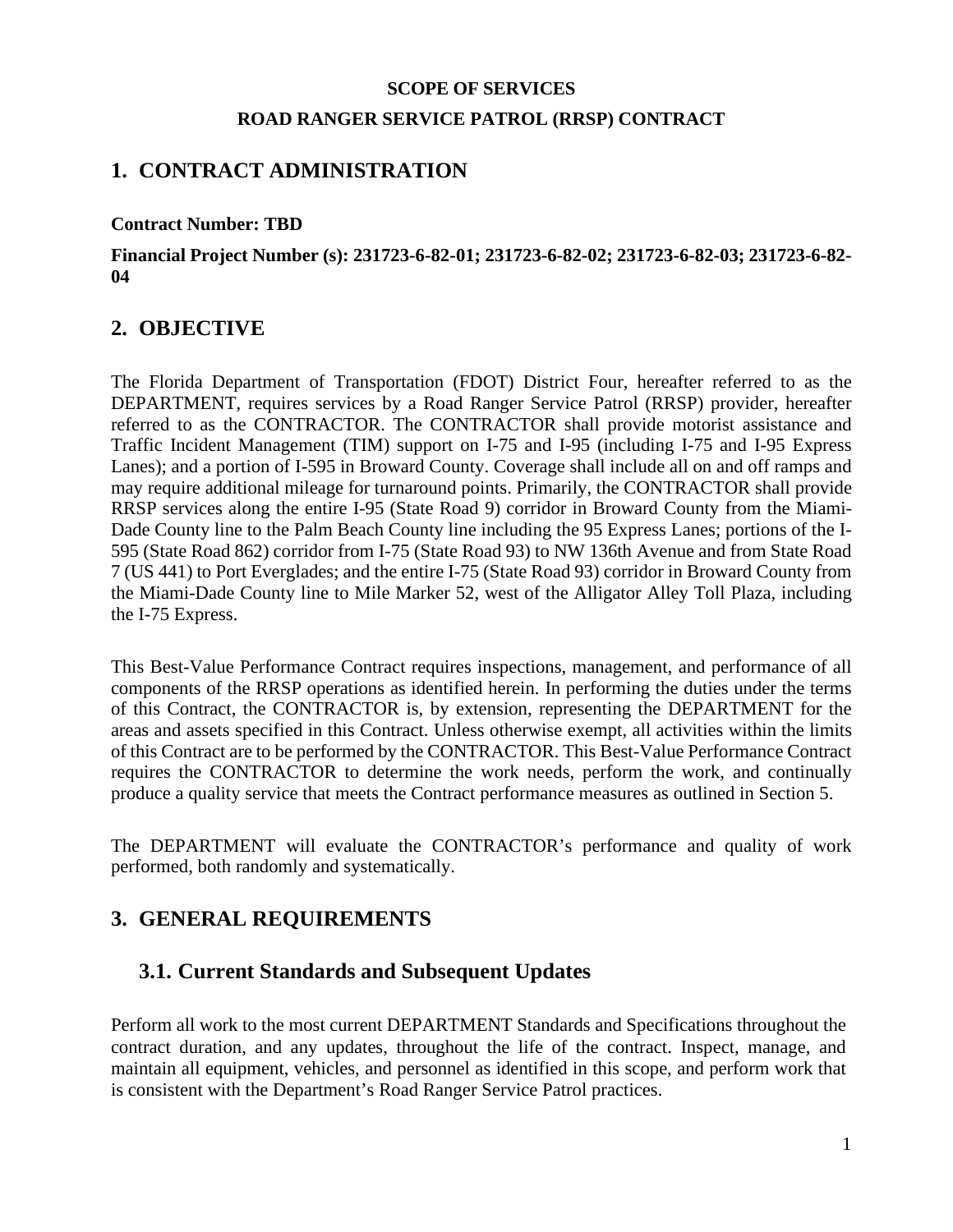This is a Best-Value Performance Contract in which the DEPARTMENT shall routinely evaluate the CONTRACTOR to ensure services provided and related activities are accomplished in compliance with established policies, procedures, contract requirements, and Standard Operating Procedures (SOPs) during RRSP operations. The CONTRACTOR shall maintain supporting documentation for all operations and activities and provide documentation to the DEPARTMENT upon request.

The CONTRACTOR shall adhere to the latest version of the DEPARTMENT SOPs provided by the DEPARTMENT.

All work shall be conducted in accordance with the latest editions of the DEPARTMENT Standard Specifications, Standard Plans, Florida Statutes, Florida Administrative Code, and applicable Procedures, including the following:

- a) Topic No. 001-010-015, Tobacco Use Policy
- b) Topic No. 001-010-020, Ethics Policy
- c) Topic No. 001-250-011-j, Violence-Free Workplace Environment
- d) Topic No. 050-020-025-h, Records Management
- e) Topic No. 250-000-010, Driver's Record Requirements
- f) Topic No. 250-013-001, Drug-Free Workplace and Drug Testing
- g) Topic No. 250-055-001-e, Violence-Free Workplace Environment
- h) Topic No. 750-030-015, Road Ranger Operations
- i) 112.0455 Florida Statutes (F.S.)
- j) 316.003(1) and 316.072(5) Florida Statutes (F.S.)
- k) Rule 15B-9, Florida Administrative Code (F.A.C.)
- l) Joint Task Force for Law Enforcement Radio System Security Procedure
- m) [Florida's Open Roads Policy](http://www.floridatim.com/documents/Training/Open%20Roads%20Policy.pdf)

#### **3.2. Contract Length**

The initial Contract term is five (5) years with a renewal option for one or more additional terms with the combined length of all renewal terms not to exceed the length of the original term of the Contract. Renewals will be made at the sole discretion and option of the DEPARTMENT and must be agreed upon in writing by both parties. If contract renewal is less than 5 years an annual amount equal to one fifth of the lump sum amount may be used.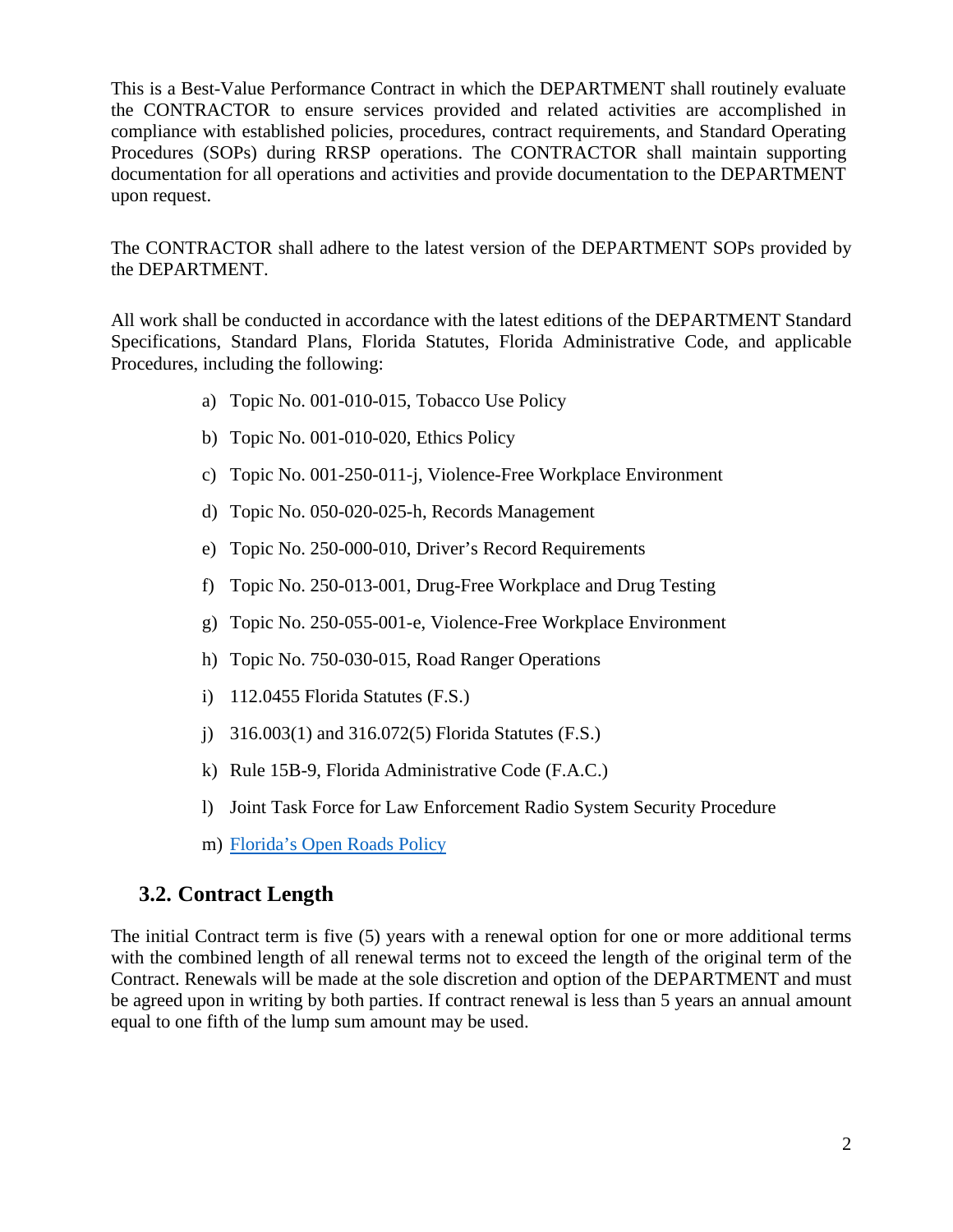#### **3.3. Invoicing and Compensation**

This is a lump sum Contract. Invoice the DEPARTMENT monthly according to the amounts shown in the payment schedule included in Section 7. The CONTRACTOR shall submit monthly invoices by the fifteenth  $(15<sup>th</sup>)$  business day of the month. Invoices are to show all applicable deductions.

## **3.4. Organizational Structure**

Within 20 days of Contract execution, the CONTRACTOR shall provide the DEPARTMENT a detailed Organizational Chart identifying all key personnel. Clearly define the responsibilities and include contact information for each position identified in the organization structure. Update the Organizational Chart at the beginning of each Contract year, or as necessary with changes in essential project personnel.

The CONTRACTOR shall provide competent personnel qualified by experience and education. Before an assigned project begins, all project staff must have a working knowledge of the Contract documents and possess all the necessary qualifications/certifications for fulfilling the duties of the position they hold. The CONTRACTOR shall identify a person in responsible charge of the Contract that can responsibly act as a representative of the DEPARTMENT.

## **3.4.1. Project Manager**

The CONTRACTOR shall provide the DEPARTMENT with a Project Manager for the term of the Agreement. The CONTRACTOR Project Manager shall coordinate all CONTRACTOR required RRSP operations, services, duties, and responsibilities identified within this Scope of Services and the Technical Proposal.

The CONTRACTOR Project Manager and designee(s) shall be thoroughly knowledgeable and experienced in relation to all the aspects of the services required in this Contract and Scope of Services, as well as have the administrative authority to deal with any issues in relation to the personnel and RRSP operations performed under this Contract. If required, the Project Manager (or designee) shall be at a requested location at an agreed upon time by the CONTRACTOR and DEPARTMENT.

The CONTRACTOR Project Manager shall have at least five (5) years of experience, working as a RRSP Project Manager or three (3) years' experience as a RRSP Supervisor. Years on a contract similar in service may qualify.

General Operator and Supervisor Requirements

All CONTRACTOR RRSP operators and supervisors shall meet the following general requirements:

- a) Be a minimum of eighteen (18) years of age.
- b) Have received a High School Diploma or equivalent General Education Diploma (GED).
- c) Be legally authorized to be employed in the United States.
- d) Possess a valid Florida Driver License with proper classification to drive/operate the assigned RRSP vehicle in accordance with the Florida Motor Vehicle Code and validated every six (6) months.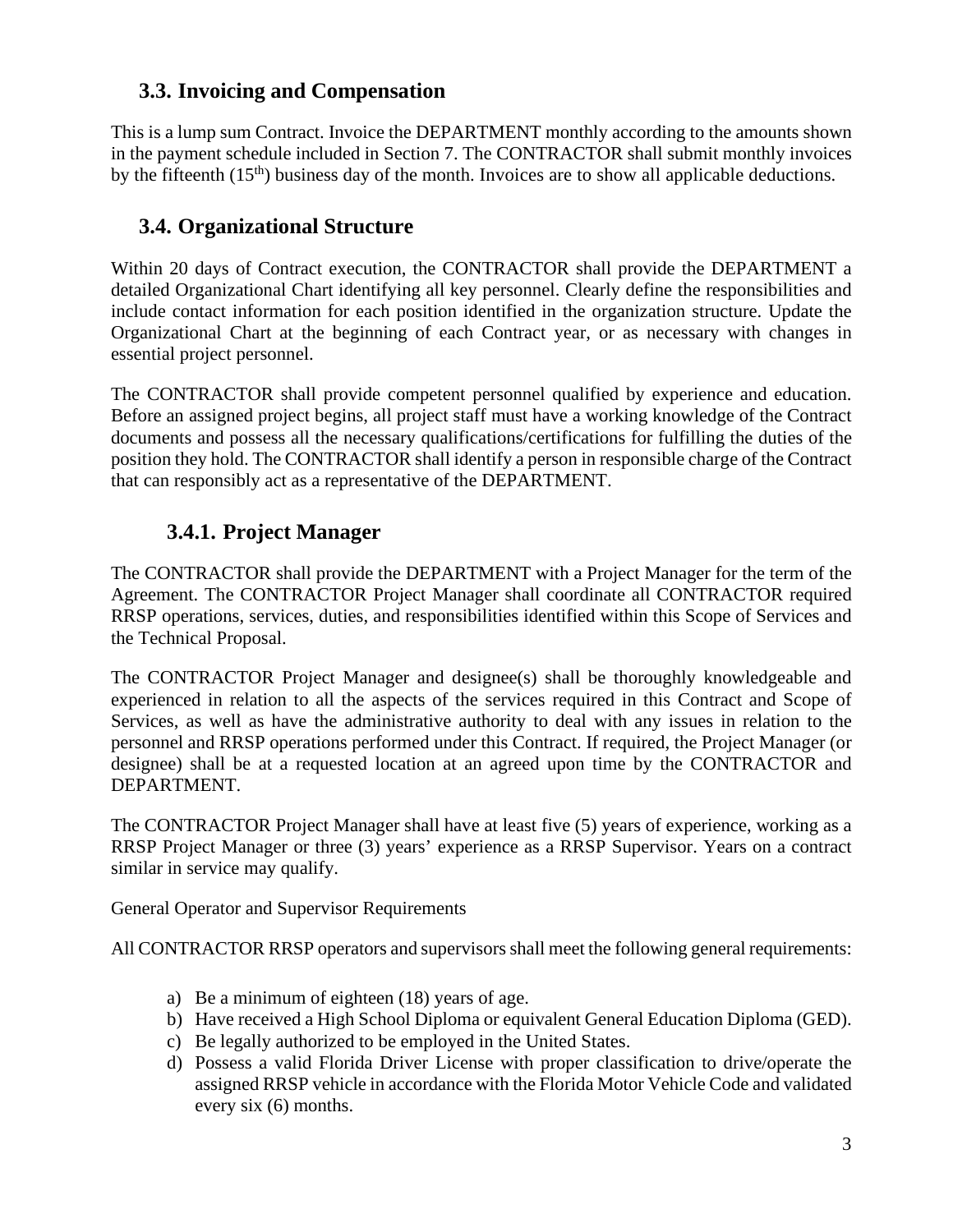- e) Able to obtain security clearances (Statewide Law Enforcement Radio System (SLERS) Background Check), to use the SLERS.
- f) Possess no criminal background as validated by a Florida Department of Law Enforcement (FDLE) criminal history check dating back to employee's date of birth and associated fingerprinting (if SLERS clearance is not received/available).
- g) Have and maintain a safe driving record in accordance with the DEPARTMENT "Driver's Records Requirements" (Procedure Topic Number 250-000-010).
- h) Be drug-free in accordance with Section 112.0455, F. S. (Drug-Free Workplace Act) and submit to drug testing every twelve (12) months in accordance with DEPARTMENT Topic No. 250-013-001, Drug-Free Workplace and Drug Testing Policy.
- i) Have basic knowledge of vehicle mechanics, as demonstrated, and documented through a combination of training, experience, or aptitude, sufficient to provide limited vehicle repairs necessary, safely, and efficiently while performing RRSP services.
- j) Be fluent in the English language.
- k) Not use tobacco in the RRSP vehicle or while assisting motorists in accordance with DEPARTMENT Topic No. 001-010-015, Smoking Policy.
- l) Prohibit firearms or other weapons either on their RRSP Operator and Supervisor person, in the Regional Transportation Management Center (RTMC) or in the RRSP vehicle.

All CONTRACTOR RRSP Flatbed and Tow Truck operators shall meet the following (but not limited to) requirements:

- a) Operator shall possess a current, Class "B" Driver's license in accordance with the Florida Department of Highway Safety and Motor Vehicles (HSMV)
- b) Operator must have a minimum of three (3) years' experience in operating light/medium duty towing vehicles.
- c) Operator must comply with all operating licenses and training required to operate the assigned tow truck.

Personnel operating a Flatbed shall be authorized to stage for incident response at any time, with staging of RRSP vehicles to take place at a mutually agreed upon location. The staged RRSP vehicles shall be available to respond to Regional Transportation Management Center (RTMC) dispatched calls to traffic incidents.

#### **3.4.1.1. Supervisor**

All CONTRACTOR RRSP operators will be supervised in accordance with the following requirements:

- a) The CONTRACTOR supervisor will be responsible for overseeing the RRSP fleet.
- b) The CONTRACTOR supervisor will attend all meetings as directed by the DEPARTMENT and outlined within the Scope of Services.
- c) The CONTRACTOR supervisor will have at least three (3) years of experience working as a RRSP Supervisor. Years on a contract similar in service may qualify.
- d) The CONTRACTOR Supervisor shall respond to complaints about drivers and vehicle damage and as they become aware. The CONTRACTOR Supervisor will answer all complaints that come through the DEPARTMENT and RTMC. All RRSP operators shall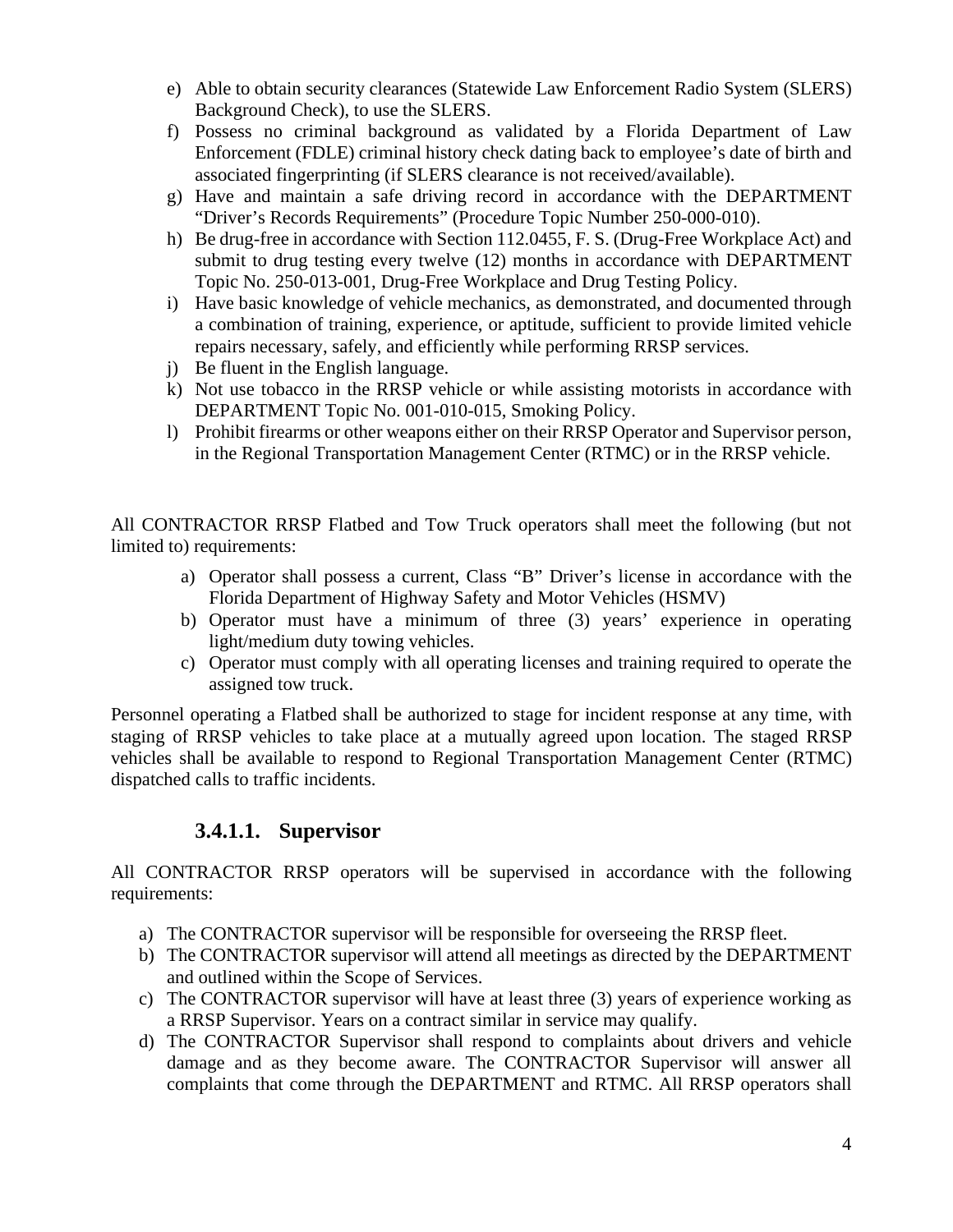report to CONTRACTOR RRSP supervisor(s). The RRSP CONTRACTOR supervisor will be the RTMC point of contact twenty-four (24) hours per day, seven (7) days per week.

#### **3.4.1.2. Organizational Chart Acceptance**

The CONTRACTOR shall provide RRSP operators and supervisors that are competent in operating the RRSP vehicle. All RRSP operators and supervisors shall meet all requirements prior to engaging in contracted RRSP services.

## **3.4.1.3. Training and Certification**

Prior to any RRSP services being rendered, all RRSP operators and supervisors shall be trained and certified in the topics described below. All training and certifications shall be at the CONTRACTOR'S expense unless noted otherwise. RRSP operators, dispatchers, and supervisors are strictly prohibited from rendering contract services without current (i.e., nonexpired) and valid training certifications. All in-person training shall be conducted by fully certified and/or licensed trainers. All online training shall be provided through an officially recognized, accredited organization. All required training is outlined in Road Ranger DOT Procedure 750-030-015 and be completed prior to operating an RRSP vehicle. At a minimum, RRSP staff shall be required to attend semi-annual joint TMC Operator/Road Ranger training provided by the DEPARTMENT.

## **3.4.1.4. Mandatory Training**

3.4.1.4.1. Optional Training

The following training is optional:

a) Federal Emergency Management Agency (FEMA) Introduction to the Incident Command System (ICS 100)

## **3.4.1.5. Specialized Training**

If the DEPARTMENT develops and includes additional special training for RRSP operators and supervisors, RRSP operators and supervisors shall be trained in the specialized topic trainings.

## **3.4.1.6. Operator Uniforms**

For safety, identity, RRSP program visibility, and consistency with the public, all CONTRACTOR personnel performing RRSP services in the field shall wear uniforms in accordance with the requirements specified below and in Attachment VI. Non-duty use of any RRSP uniform is prohibited.

At a minimum, the following requirements shall be met:

a) At the beginning of each shift, uniforms shall be clean, in good condition and appearance, with shirts and vests having a closed front.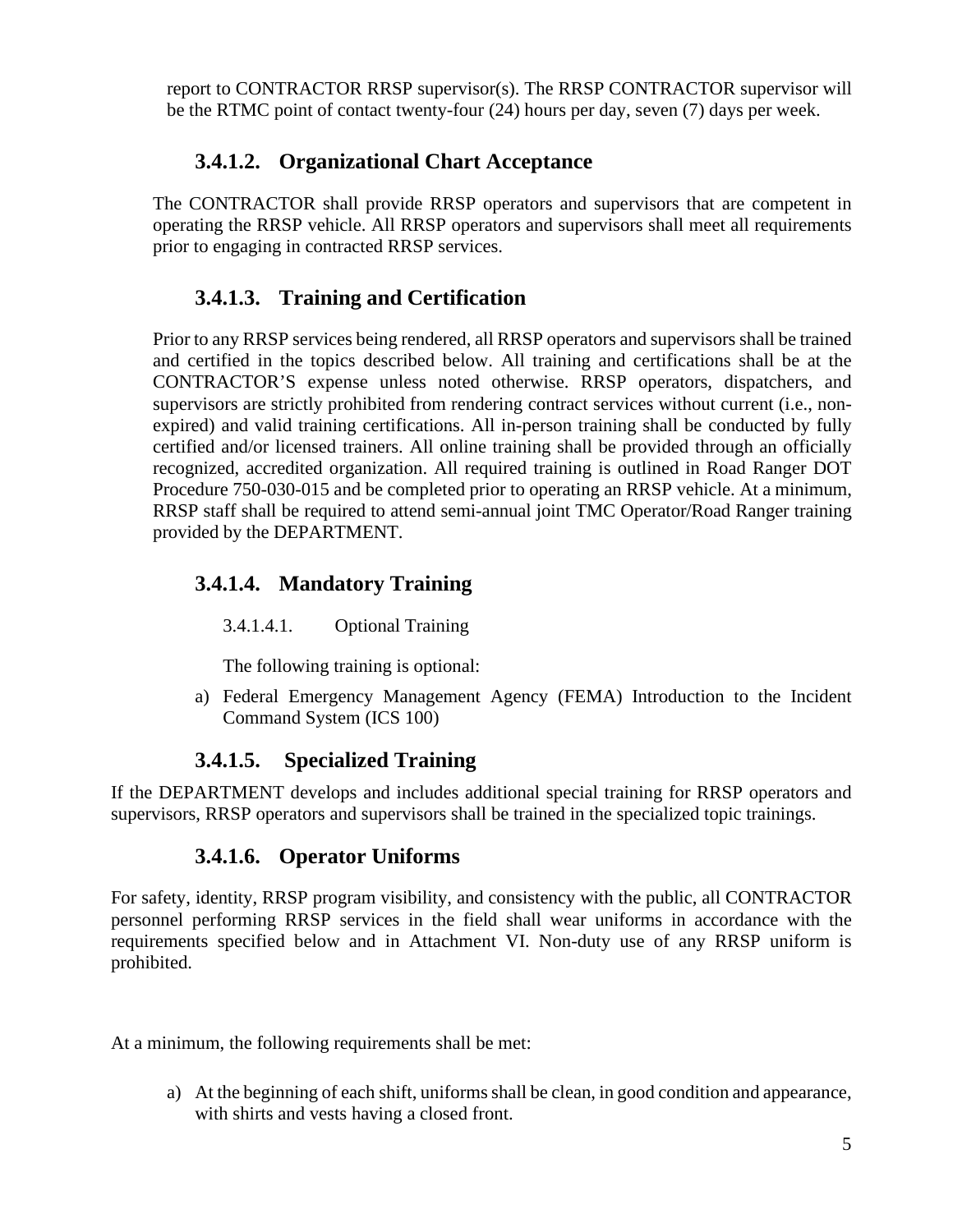- b) A DEPARTMENT-issued photo identification badge with RRSP operator name shall always be displayed via clip, lanyard, or plastic armband. In case of the termination of an RRSP operator, the CONTRACTOR shall return the badge to the DEPARTMENT within five (5) business days from when the RRSP operator was terminated (or set inactive) from the Contract.
- c) Uniform shirts shall be either an integrated American National Standards Institute (ANSI) 107-2015 Class 3 High Visibility Safety Apparel (HVSA) shirt or a separate shirt and vest (see item d below). All integrated shirts shall be high visibility yellow green in color and shall include a collar that is yellow-green, gray, or black. For separate shirt and vest combinations, the shirt shall be either white or high visibility yellow-green with either a full or partial button front. Uniform shirts shall always be tucked into pants.
- d) ANSI compliant Class 3 high visibility vests shall be issued to all RRSP operators with the vest predominant background color high visibility yellow-green and retroreflective material bordered with fluorescent orange-red stripes.
- e) Uniform pants shall be black or dark blue with retro-reflective biomotion markings.
- f) Shirts and vests shall include the following lettering, logos and insignias and shall be in accordance with ANSI 107-2015 7.2 standards which state that "Identification Panels, Lettering, and Logos (Type R and P)" shall not create gaps in retroreflective material of more than 50 mm horizontally and shall not exceed  $465 \text{ cm}^2$  on front and rear, or about  $72 \text{ in}^2$ .
	- i. FDOT Road Ranger logo: left front,  $1.5$  in x 4 in  $(6 \text{ in}^2)$
	- ii. "ROAD RANGER" capital lettering: back, black, "ROAD" 3.25 in x 8 in  $(26 \text{ in}^2)$ , "RANGER" 3.25 in x 12 in  $(39 \text{ in}^2)$
	- iii. FL511 or FDOT Road Ranger logo: left arm
	- iv. Florida TIM or sponsor logo: right arm ("\*FLORIDA HIGHWAY PATROL (FHP)" may be included below the Florida TIM logo)
- g) A high visibility yellow-green ball cap with only the FDOT Road Ranger logo on the front shall be issued to all RRSP Operators and may be worn. A high visibility yellowgreen helmet (construction hard hat type), may be worn in lieu of a ball cap. Any other head gear is not acceptable.
- h) High visibility yellow-green ANSI 107 compliant rain gear shall be issued to all ROAD RRSP operators and may be worn depending on weather conditions. Rain gear jackets shall include the same lettering, logos, and insignias as shirts and vests (item f above) except that arm markings are not required.
- i) High visibility yellow-green ANSI 107 compliant cold weather jackets may be issued to/worn by all RRSP Operators depending on weather conditions. Cold weather jackets shall include the same lettering, logos, and insignias as shirts and vests (item f above) except that arm markings are not required. A black cold weather jacket may be worn in lieu of a yellow-green ANSI 107 compliant cold weather jacket and shall be covered by an ANSI compliant Class 3 high visibility vest consistent with item d above.
- j) Footwear shall be black in color and shall be steel-toed.
- k) Belts shall be black in color with a no-scratch buckle.
- l) Long or short-sleeved undershirts may be worn and shall be white, black, or yellow green in color. Long or short-sleeved undershirts or t-shirts shall not be worn in lieu of the uniform shirts (item c above).
- m) Clear or sunglass type safety eyewear may be worn.
- n) Tattoo arm sleeve covers may be worn and shall be skin tone or black in color.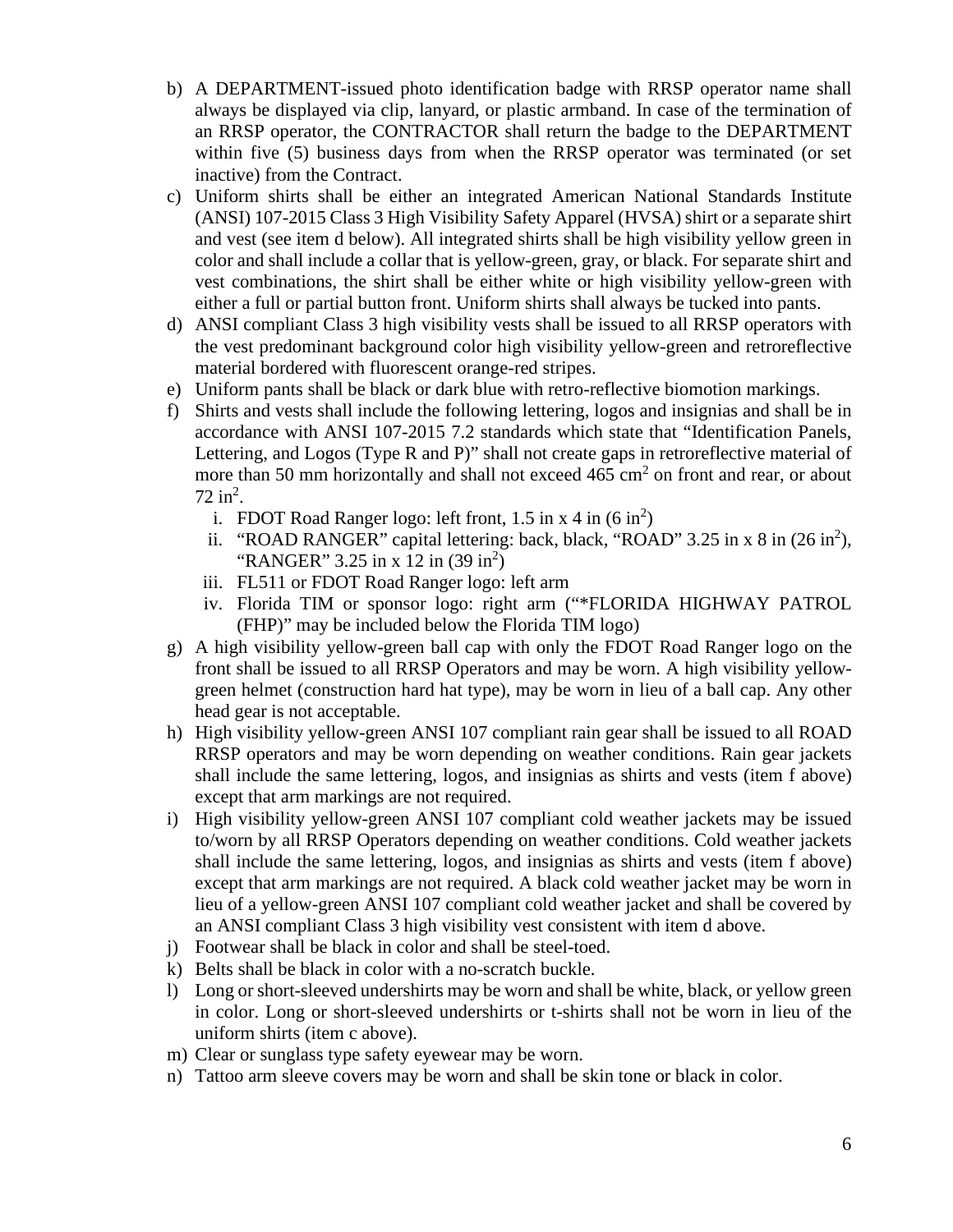## **3.4.1.7. Conduct and Grooming**

At a minimum, the following requirements shall be met:

- a) For RRSP program consistency in serving the public, at all times, the CONTRACTOR personnel performing RRSP services in the field shall be safe, professional, courteous, honest, and exercise good judgment in carrying out their duties. The CONTRACTOR personnel performing RRSP services shall always conduct themselves in such a manner that reflects favorably upon the DEPARTMENT.
- b) Under no circumstances shall the CONTRACTOR and RRSP personnel accept any gifts, gratuities, or other compensation from the public/motorists for services conducted in the performance of this contract.
- c) The CONTRACTOR personnel performing RRSP services in the field shall be clean and well-groomed with neatly trimmed hair and facial hair. Visible offensive tattoos must be covered while wearing the RRSP uniform.

#### **3.5.Department Responsibilities**

Annually, the Department will provide additional compensation to the CONTRACTOR via Supplemental Agreement or Unilateral Payment if the CONTRACTOR experiences a substantial economic impact during the previous year as a result of compliance with any combination of the following possible occurrences:

- 1. A change to any of the statewide RRSP programs, policies, procedures, standards, manuals, handbooks, guides, specifications, or any other Federal, State or Local documents used to monitor the performance of this contract.
- 2. Increased RRSP services due to the expansion of intelligent transportation systems (ITS) that were not included in the DEPARTMENT's Work Program at the time of the CONTRACTOR's proposal due date or renewal date.
- 3. Increased RRSP coverage during the active construction of roadways, structures, facilities that were not included in the DEPARTMENT's Work Program at the time of the Contractor's proposal due date or renewal date.

The DEPARTMENT will reduce payment to the CONTRACTOR if the CONTRACTOR experiences a substantial economic savings during the previous year due to the following possible occurrences:

- 1. A change to any of the statewide RRSP programs, policies, procedures, standards, manuals, handbooks, guides, specifications, or any other Federal, State or Local documents used to monitor the performance of this contract.
- 2. Reduced RRSP services due to the reduction of intelligent transportation systems (ITS) that were not included in the DEPARTMENT's Work Program at the time of the CONTRACTOR's proposal due date or renewal date.
- 3. Reduced RRSP coverage during the active construction of roadways, structures, facilities that were not included in the DEPARTMENT's Work Program at the time of the Contractor's proposal due date or renewal date.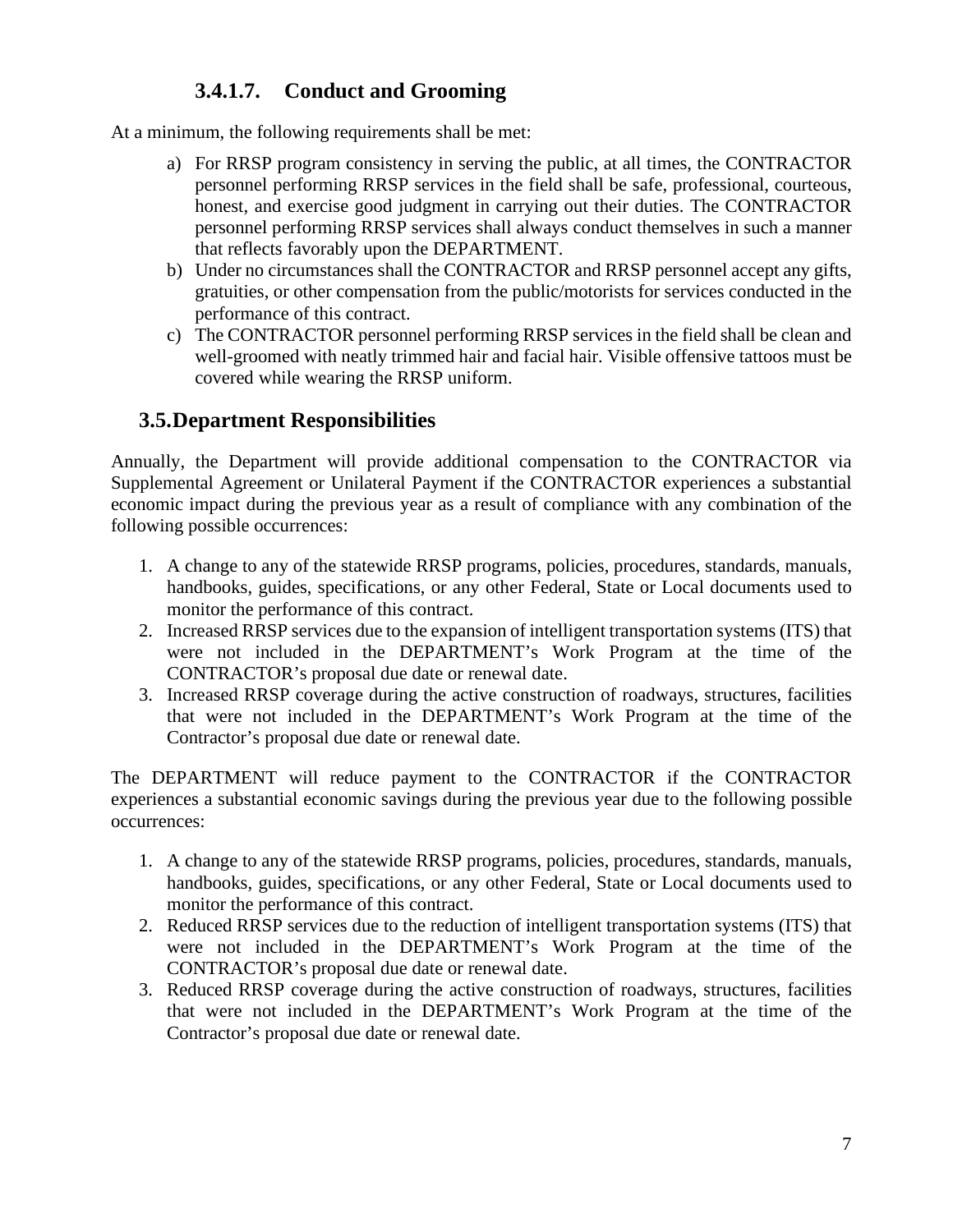## **4. EMERGENCY MANAGEMENT**

## **4.1.General**

The DEPARTMENT categorizes Emergency Management into two classifications: "Governor Declared Emergencies" and "Other Emergencies". For Governor Declared Emergencies, perform pre-event preparation and provide initial response post-event to protect the traveling public from grievous hazards created by the incident/event. For Other Emergencies, perform all aspects of responding to the incident/event, including pre-event preparation, post-event initial response, and post-event cleanup and repair. For both classifications of Emergency Management, perform the following three (3) activities in preparation for hurricane season each year and before every foreseeable Emergency Management incident/event:

- 1. Contact vendors and subcontractors to verify quantity, availability, and priority of appropriate equipment and personnel. Develop a complete up-to-date list of equipment resources and staging locations and of all stockpiled materials and their locations.
- 2. Secure and lockdown all structures and facilities covered under this contract, if applicable.
- 3. In preparation for high winds, rains, and other impending elements, secure all existing worksites associated with this contract, if applicable.

#### **4.2. Emergency Management Plan**

The CONTRACTOR shall make resources available for all services described herein for providing services during a hurricane evacuation or other emergency situations to assist with traffic maintenance requests as directed by the DEPARTMENT. Responsibilities include keeping the evacuation routes clear of debris or disabled vehicles and keeping all lanes open, including emergency lanes. RRSP Vehicles shall remain in operation during hurricane evacuations until sustained wind speeds reach 35mph and/or the DEPARTMENT/FHP determines it to be unsafe for vehicles to remain on the roadways. Contact the RTMC for authorization prior to discontinuing services. RRSP vehicles shall resume operations when FHP redeploys, unless otherwise approved by the DEPARTMENT. Provide on-going training as needed or as requested by the DEPARTMENT.

Comply with and administer all preparedness, response, and recovery efforts in accordance with all contract documents. Develop an Emergency Management Plan that meets the intent of the DEPARTMENT Emergency Management Documents and submit this plan to the DEPARTMENT within 30 calendar days of Contract execution. Include details in the Emergency Management Plan including, but not limited to:

- a) procedures for incident/event management
- b) assurance of motorist safety
- c) handling fuel/oil spills on roadway/roadside
- d) handling of hazardous waste
- e) coordination with Law Enforcement and other appropriate agencies
- f) traffic control
- g) coordination with the DEPARTMENT and other agencies to establish or implement preestablished detour routes
- h) debris removal
- i) evacuation operations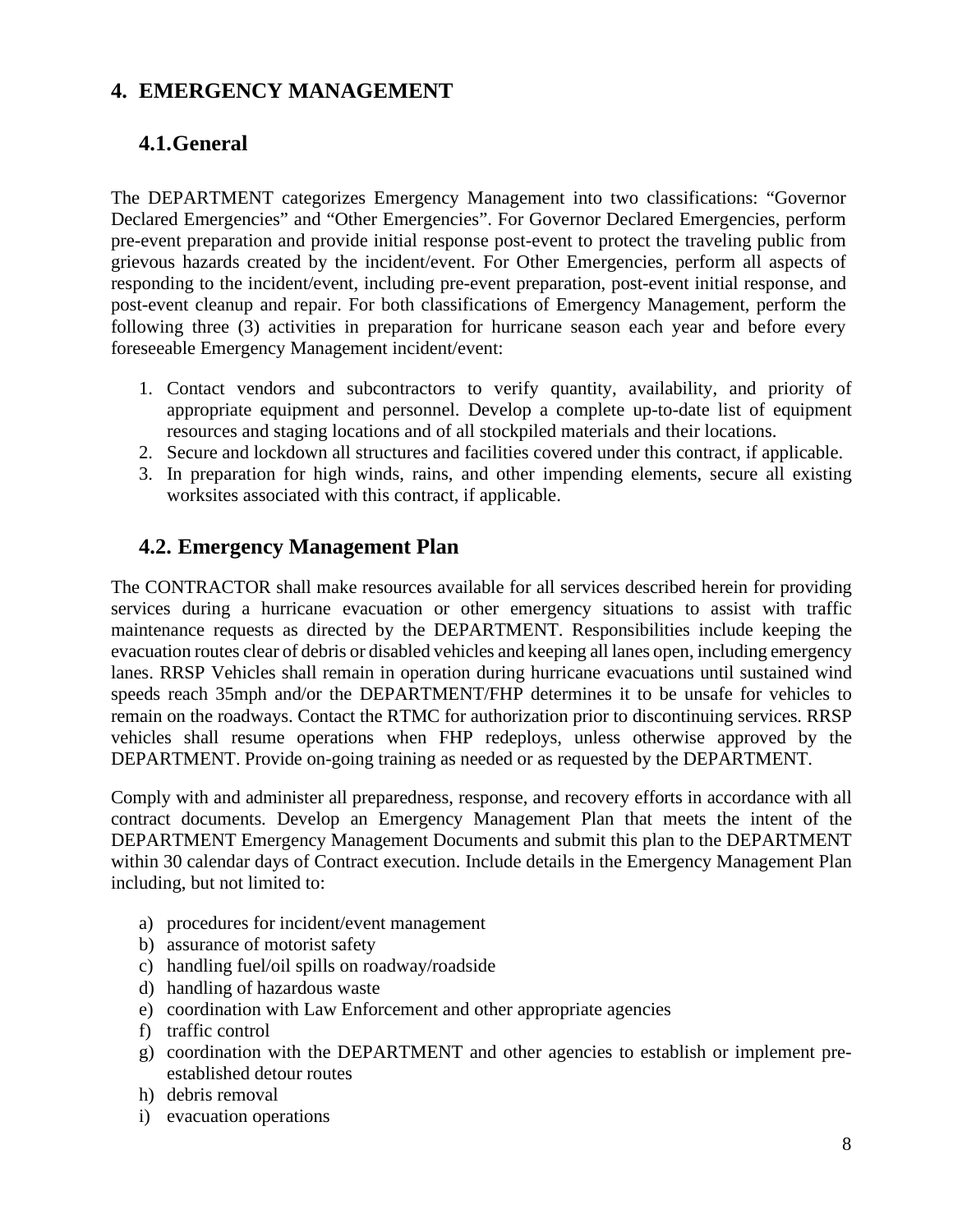- j) submission of incident/event reports
- k) plan for compliance with the Open Roads Policy
- l) detailed organizational structure with the functions, qualifications, experience level, and contact information of staff assigned to respond to incidents/events

During these situations, the DEPARTMENT may require CONTRACTOR RRSP vehicles to be staged at the CONTRACTOR-owned/leased locations. The CONTRACTOR and the DEPARTMENT, in agreement, may expand designated RRSP coverage areas (including providing additional RRSP operators and vehicles) and/or hours of operation, assistance, and support. Before, during, and after hurricane evacuations or unusual emergencies/incidents, RRSP CONTRACTOR may be requested to provide RRSP operators and/or RRSP vehicles to assist other District RRSP programs.

CONTRACTOR must comply with all DEPARTMENT Plans and Standards and with all Federal, State, and Local laws and regulations concerning evacuation routes and the handling and disposal of hazardous waste.

## **5. PERFORMANCE REQUIREMENTS AND MEASURES**

Inspect, manage, and consistently maintain all services within the project limits as identified in this scope; throughout the term of this contract in accordance with meeting the performance measures established in all contract documents.

The DEPARTMENT will evaluate CONTRACTOR performance using performance measures outlined in Table 1 and performing monthly and quarterly audits for the response times and roadway clearance times.

In administering this contract and monitoring CONTRACTOR performance, the DEPARTMENT reserves the right to adjust CONTRACTOR compensation for occurrences of non-compliance with Contract terms, conditions, or requirements described herein. The DEPARTMENT may adjust CONTRACTOR compensation by applying a monetary reduction of the monthly payment for services.

When deficiencies are indicated in a performance audit, the CONTRACTOR shall immediately implement remedial action to eliminate the deficiencies. The CONTRACTOR shall notify the DEPARTMENT that noncompliance deficiencies or infractions have been addressed.

The CONTRACTOR will be held accountable for any enhanced or higher standard presented by the Contractor in its Technical Proposal with respect to the deductions in Table 1. The enhanced or higher standard becomes the new performance standard for the contract.

All deductions withheld from the Contractor will be reflected in the monthly invoice after the occurrences took place.

The CONTRACTOR will provide notification to the DEPARTMENT when noncompliance deficiencies have been addressed.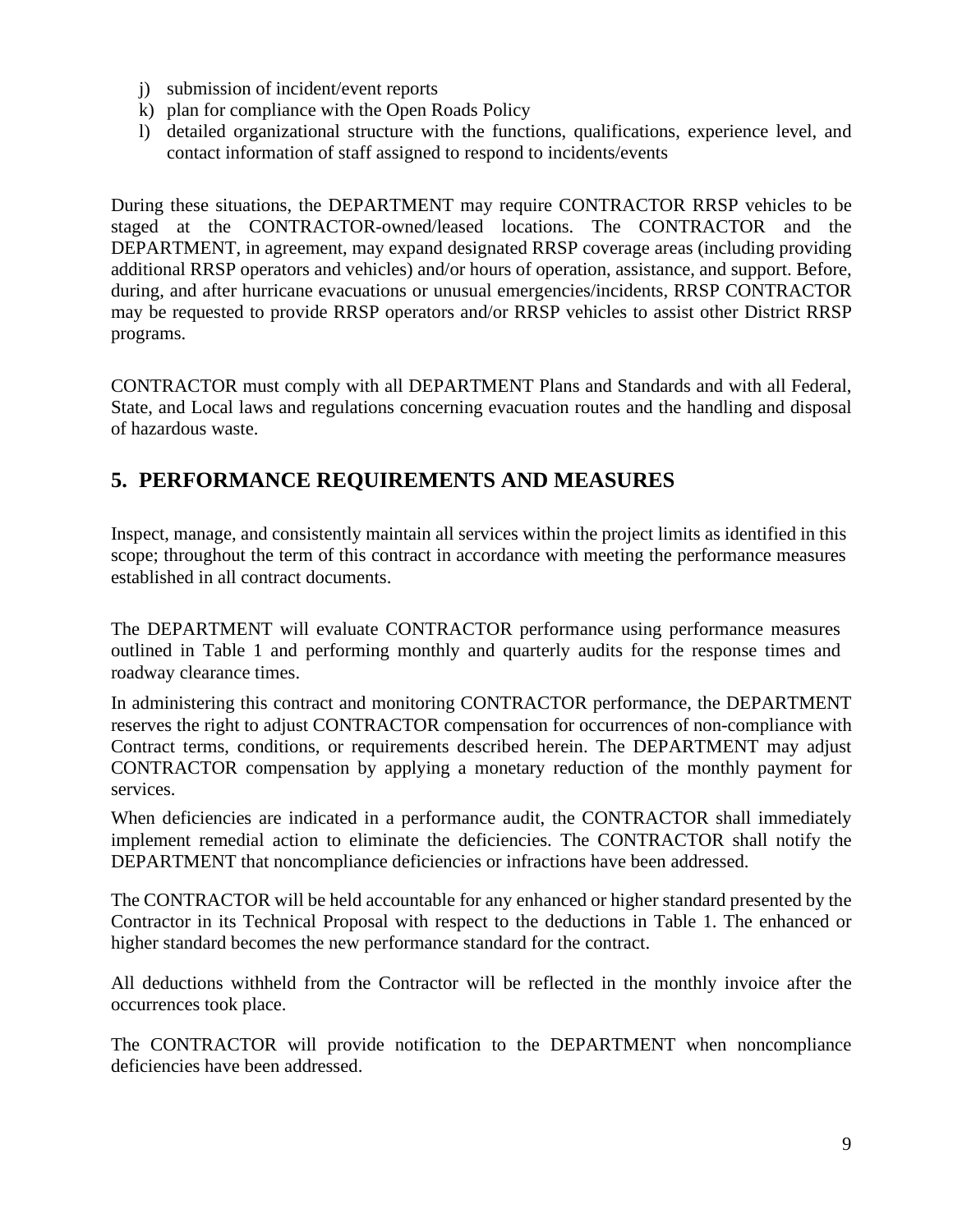The CONTRACTOR and the DEPARTMENT agree that the DEPARTMENT reserves the right to require the CONTRACTOR to remove an RRSP operator or supervisor for infractions, when the operator or supervisor has demonstrated that they cannot perform the duties, or upon evidence that the operator or supervisor has become a discredit to the DEPARTMENT.

#### *Table 1: RRSP Deductions*

| <b>Deficiency Identification</b>                                                                                                                 | <b>Time Allowed/Criteria</b> | <b>Deduction</b>                        |
|--------------------------------------------------------------------------------------------------------------------------------------------------|------------------------------|-----------------------------------------|
| Failure to provide monthly invoice to<br>DEPARTMENT Project Manager by the<br>fifteenth $(15th)$ business days of the<br>following month         | <b>Upon Discovery</b>        | \$500 per occurrence per<br>day         |
| Tampering with, removing, disengaging,<br>or disabling AVL components or<br>radio/video component system                                         | <b>Upon Discovery</b>        | \$500 per occurrence per<br>day         |
| Unauthorized sponsorship                                                                                                                         | <b>Upon Discovery</b>        | \$500 per day                           |
| Failure to return Identification Card to the<br>DEPARTMENT within five (5) business<br>days upon employee termination                            | From time of notification    | \$100 per occurrence                    |
| Improperly licensed driver                                                                                                                       | <b>Upon Discovery</b>        | \$150 per occurrence per<br>day         |
| Insufficient proof from a licensed medical<br>practitioner that RRSP operators are drug-<br>free                                                 | <b>Upon Discovery</b>        | \$250 per occurrence per<br>operator    |
| RRSP Operator under the influence of<br>alcohol or any controlled substance or<br>drug, except where prescribed by a<br>physician while on duty. | <b>Upon Inspection</b>       | \$10,000 per occurrence per<br>operator |
| Loss of operator identification card                                                                                                             | <b>Upon Discovery</b>        | \$100 per occurrence                    |
| Failure to provide certificates of insurance<br>with insurance requirements as specified in<br>Section 8.12.4 Insurance                          | <b>Upon Request</b>          | \$250 per occurrence                    |
| RRSP vehicles improperly marked (e.g.,<br>logos, striping, wording, etc.)                                                                        | <b>Upon Discovery</b>        | \$100 per occurrence per<br>day         |
| No or inoperable cellular telephone                                                                                                              | <b>Upon Discovery</b>        | \$100 per occurrence per<br>day         |
| Failure to meet requirements set forth in<br>Section 3.4.1.4 Mandatory Training                                                                  | <b>Upon Discovery</b>        | \$5,000 per occurrence per<br>day       |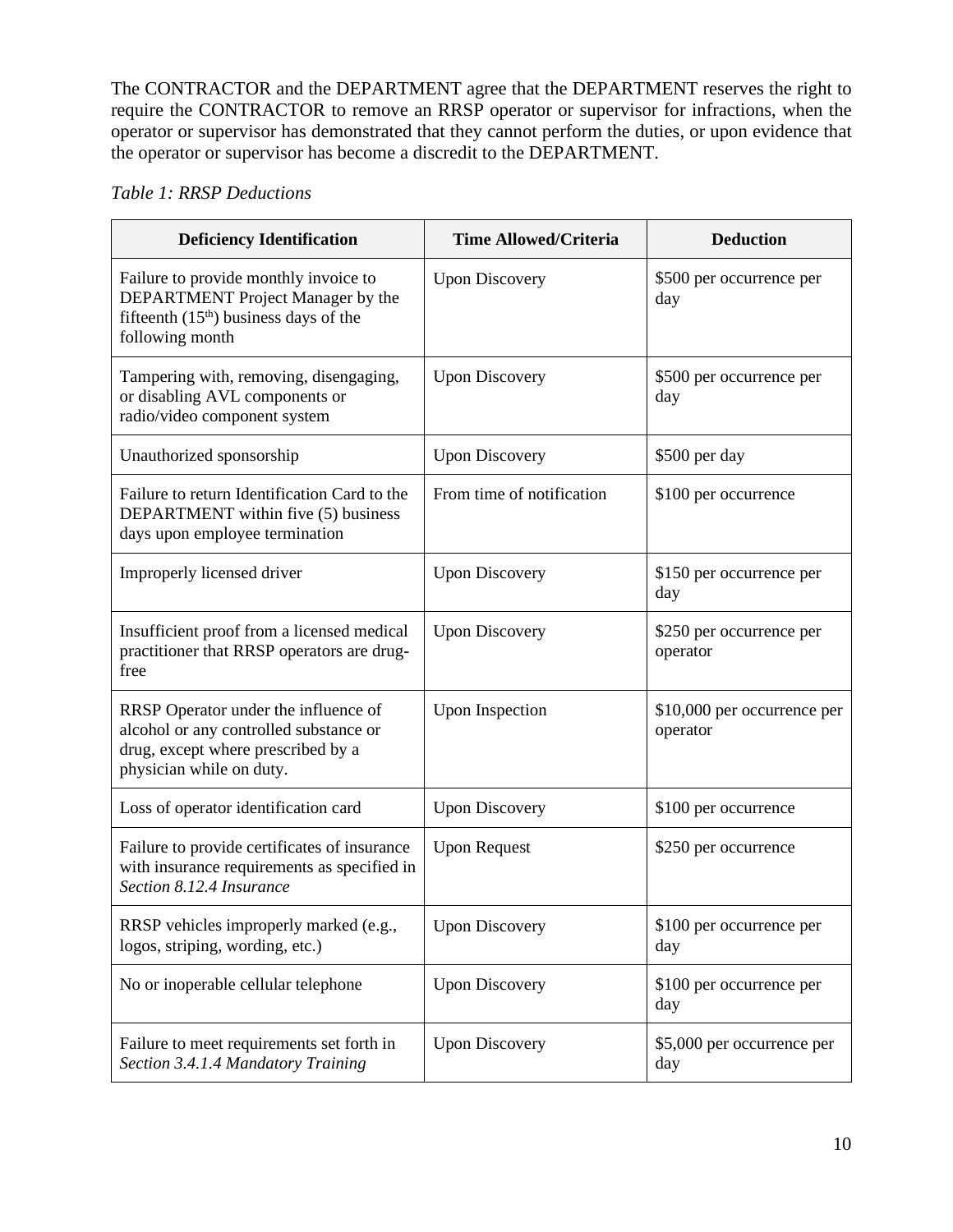| <b>Deficiency Identification</b>                                                                                                                   | <b>Time Allowed/Criteria</b>                                                                                   | <b>Deduction</b>                                             |
|----------------------------------------------------------------------------------------------------------------------------------------------------|----------------------------------------------------------------------------------------------------------------|--------------------------------------------------------------|
| Operator sleeping on duty                                                                                                                          | <b>Upon Discovery</b>                                                                                          | \$100 per occurrence per<br>day                              |
| Failure to replace radio and/or<br>communication device within sixty (60)<br>minutes from the time of the breakdown of<br>the equipment            | <b>Upon Discovery</b>                                                                                          | \$100 per occurrence                                         |
| Insufficient equipment or expendables per<br>vehicle                                                                                               | <b>Upon Inspection/Discovery</b>                                                                               | \$50 per occurrence per day                                  |
| Insufficient documentation during monthly<br>RRSP vehicle inspection                                                                               | <b>Upon Inspection/Discovery</b>                                                                               | \$50 per occurrence                                          |
| Incomplete RRSP activity logging and<br>documentation                                                                                              | Upon Inspection/Discovery                                                                                      | \$50 per occurrence per day                                  |
| Improper RRSP operator uniforms                                                                                                                    | <b>Upon Inspection/Discovery</b>                                                                               | \$50 per occurrence per day                                  |
| Non-compliance of DEPARTMENT's<br><b>Ethics Policy</b>                                                                                             | <b>Upon Discovery</b>                                                                                          | \$50 per occurrence                                          |
| Use of RRSP vehicle for personal use                                                                                                               | <b>Upon Discovery Upon</b><br>Discovery                                                                        | \$100 per occurrence                                         |
| <b>Insufficient CONTRACTOR</b><br>representation at required DEPARTMENT<br>meetings                                                                | <b>Upon Discovery</b>                                                                                          | \$200 per occurrence                                         |
| RRSP operator recommending tow<br>company or vehicle repair facility                                                                               | <b>Upon Discovery</b>                                                                                          | \$500 per occurrence                                         |
| Failure to have customer comment cards<br>on trucks                                                                                                | <b>Upon Discovery</b>                                                                                          | \$100 per occurrence                                         |
| Upon DEPARTMENT request, failure to<br>submit any documents the<br>CONTRACTOR is required to maintain                                              | Submit document by the end<br>of the 3rd business day<br>following the day of the<br><b>DEPARTMENT</b> request | \$100 prorated per business<br>day per requested<br>document |
| Violation of any DEPARTMENT<br>procedure, policies, guides, or other<br>contract document, excluding Technical<br>Proposal                         | Immediately upon discovery<br>of violation that is not<br>otherwise addressed in this<br>table                 | \$1,000 per occurrence of<br>violation                       |
| Deviating from any promises, guarantees,<br>statements, claims, or other assurances<br>made within the CONTRACTOR's<br>original Technical Proposal | Immediately upon discovery<br>of deviation that is not<br>otherwise addressed in this<br>table                 | \$5,000 per occurrence of<br>deviation                       |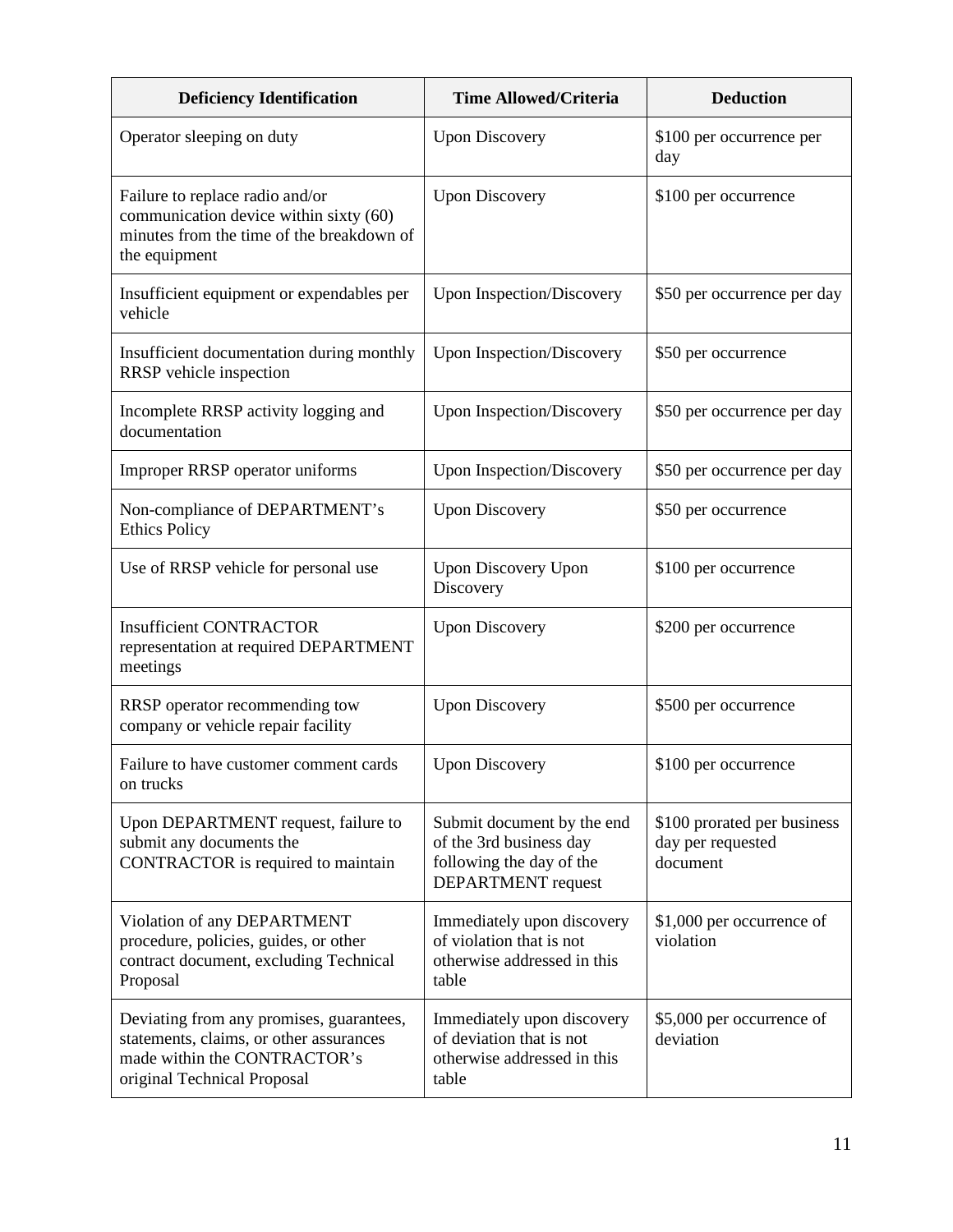| <b>Deficiency Identification</b>                                                                         | <b>Time Allowed/Criteria</b> | <b>Deduction</b>                                           |
|----------------------------------------------------------------------------------------------------------|------------------------------|------------------------------------------------------------|
| Average monthly dispatch incident<br>response time over 15 minutes (not to<br>include self-found events) | <b>Upon Audit Review</b>     | $$10,000$ per average<br>monthly response time             |
| Average monthly Roadway Clearance<br>Time over 40 minutes – General Purpose<br>Lanes                     | <b>Upon Audit Review</b>     | \$10,000 per average<br>monthly roadway<br>clearance time  |
| Average monthly Roadway Clearance<br>Time over $35$ minutes $-95$ Express Lanes                          | <b>Upon Audit Review</b>     | $$10,000$ per average<br>monthly roadway<br>clearance time |
| Average monthly Roadway Clearance<br>Time over 30 minutes $-75$ Express Lanes                            | <b>Upon Audit Review</b>     | $$10,000$ per average<br>monthly roadway<br>clearance time |

# **6. ATTACHMENTS**

Attachments I thru VII, listed below, are incorporated into this Contract.

- Attachment I Standard Specifications General Requirements and Covenants
- Attachment II Road Ranger Service Patrol Standard Operating Guidelines
- Attachment III Road Ranger Service Patrol Disqualifying Criteria
- Attachment IV Road Ranger Service Patrol Equipment, Tools, and Expendables
- Attachment V Road Ranger Service Patrol Vehicle Markings, Logos, and Conspicuity Requirements
- Attachment VI Road Ranger Service Patrol Operator Uniform Requirements
- Attachment VII Road Ranger Service Patrol

#### **7. PAYMENT SCHEDULE**

The Contractor shall be paid in sixty (60) equal monthly payments at the periodic payment amount less any applicable deductions.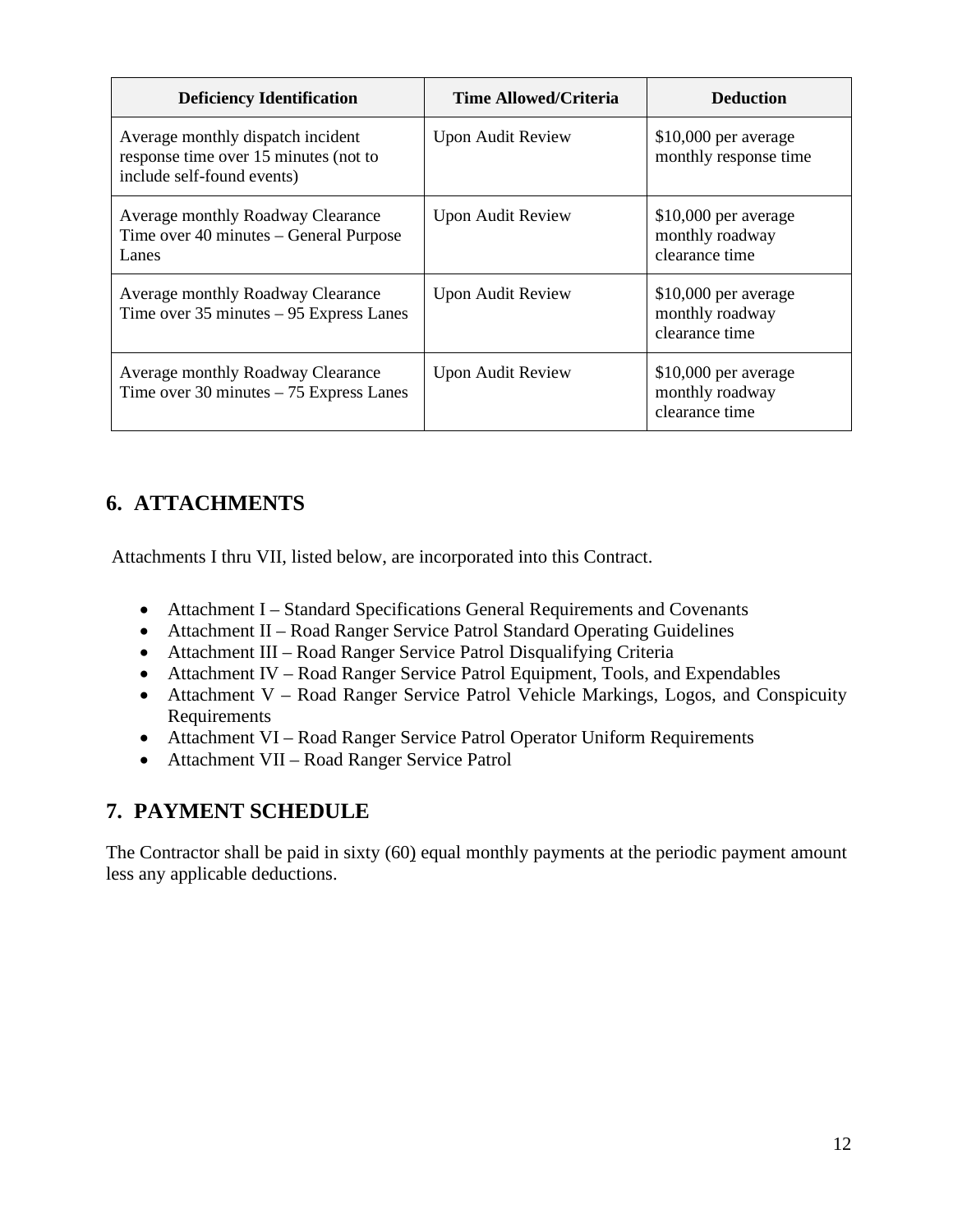# **8. OTHER CONTRACTUAL REQUIREMENTS**

#### **8.1. Physical Facilities**

The facility(s) where Road Rangers house vehicles, equipment, and supplies and where Road Rangers pick up their patrol vehicles to begin or end their shifts shall be in locations that meet all zoning requirements. Vehicles shall be able to be maintained in a secure area to prevent theft of computers and radios owned by the DEPARTMENT. The cost and maintenance of the facility shall be borne by the CONTRACTOR. All required supplies shall be stored to meet fire safety code and shall be accessible to drivers to keep their vehicles supplied with the required equipment and supplies.

#### **8.2. Service Areas**

The delivery of RRSP services shall be broken down into patrol sectors or "beats" that enable each Road Ranger to operate within their assigned area and reach incidents and/or provide motorist assistance with minimum delay. Each sector shall have specific turn-around locations and shall start and end at specific entrance/exit ramps. Crossing the median may be allowed in emergency situations as defined by the DEPARTMENT or as approved by law enforcement. The Road Ranger shall continuously patrol their respective sectors throughout their assigned shifts.

With mutual agreement between the DEPARTMENT and the CONTRACTOR, adjustments, additions, or deletion of service areas may be made to better accommodate demand and other DEPARTMENT needs. The DEPARTMENT may also consider service area changes recommended by the CONTRACTOR. Changes to service areas shall be according to the following:

- a) Based on available data, beat configurations may be altered to include active and passive patrols, optimizing beat length for best coverage, response to identified hot spots, incident response times and special events.
- b) Except during times of emergencies, the DEPARTMENT and the CONTRACTOR shall agree to service area changes forty-eight (48) hours prior to the effective date of the change.
- c) If a new "permanent" service area or assignment is added to the Contract, that will increase the total number of hours of service including hiring, training, and getting clearances, the CONTRACTOR will be notified sixty (60) day in advance of the effective date of the change.
- d) The CONTRACTOR may agree to implement services with shorter notice at the time of the original notification.

## **8.3.Hours of Operation**

The expected hours of RRSP operation are 24 hours per day, seven days a week, 52 weeks of the year including DEPARTMENT observed holidays for the term of the Contract.

a. The DEPARTMENT recognized holidays include New Year's Day, Martin Luther King Day, Memorial Day, Independence Day, Labor Day, Veteran's Day, Thanksgiving, and the day after, and Christmas Day. The DEPARTMENT may elect to adjust coverage during holidays. The CONTRACTOR shall staff all shifts/assignments with the appropriate number and type of vehicles and ROAD RANGER SERVICE PATROL (RRSP) operators. With mutual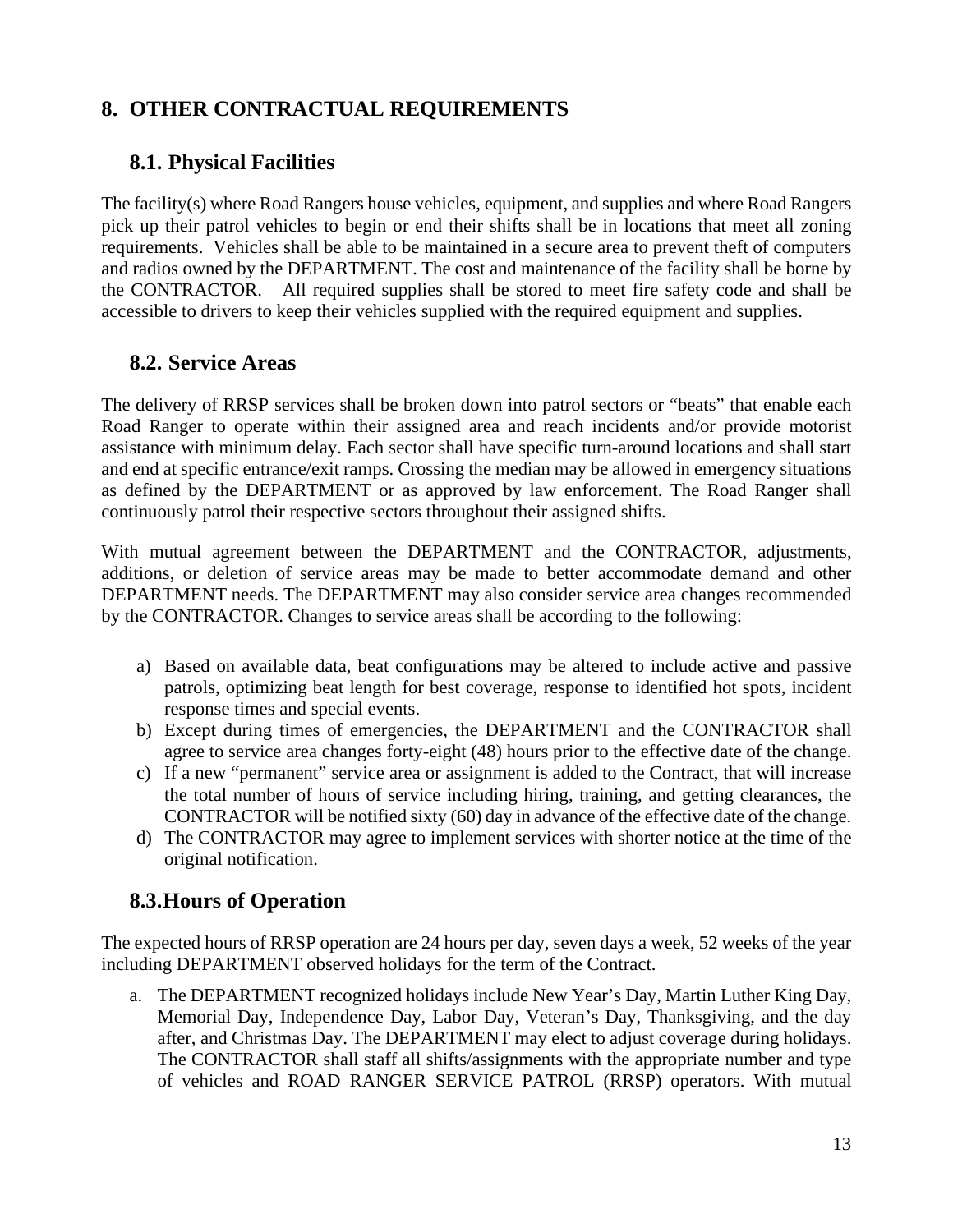agreement between the CONTRACTOR and the DEPARTMENT, hours of operation may be adjusted to add or delete hours to better accommodate demand and other needs.

- b. Except during times of emergencies, the DEPARTMENT and the CONTRACTOR shall agree to changes to required hours of operation forty-eight (48) hours prior to the effective date of the change.
- c. Except during times of emergencies, the CONTRACTOR will be notified sixty (60) day in advance of the change
- d. When hours of operations will be substantially increased or decreased and will impact the existing number of drivers or vehicles.

## **8.4. Damage to Motorist Property**

The DEPARTMENT assumes no liability for any alleged damages incurred upon motorist's vehicles while CONTRACTOR services are performed under this contract.

The CONTRACTOR shall repair, at their expense, any damage to DEPARTMENT or motorist property caused by negligence of the RRSP operator while performing services under the contract.

## **8.5. Documenting RRSP Operations**

Each CONTRACTOR RRSP operator shall document all services provided and associated actions taken via SunGuide, Smartphone Application for Road Rangers (SPARR), in Service, or others, whichever applicable. The CONTRACTOR shall notify the DEPARTMENT RTMC immediately of any technical issues associated with logging and data entry. The DEPARTMENT reserves the right to modify CONTRACTOR logging requirements at any time during the contract duration. In case of a system failure, the RRSP Operator shall maintain a written log of events.

#### **8.6. Customer Comment Cards and other Printed Materials**

The CONTRACTOR shall distribute a DEPARTMENT approved comment card to every stranded motorist receiving assistance from the RRSP. The Vendor shall purchase RRSP Comment Cards from the DEPARTMENT preferred vendor within one week of the written Notice to Proceed. Comment Card vendor information will be provided to the selected RRSP CONTRACTOR. The CONTRACTOR shall purchase additional comment cards as necessary to meet the requirements of this Contract. All costs associated with the purchasing of the comment cards shall be the responsibility of the CONTRACTOR.

The CONTRACTOR shall furnish and distribute Customer Comment Cards to each motorist assisted by the RRSP operator according to the following provisions. The Customer Comment Cards are business card size (3.5 inches x 2 inches) and direct the reader/motorist to a website to complete a customer service survey.

- a) The DEPARTMENT shall provide the CONTRACTOR with a full color, reproducible original of the DEPARTMENT-designed card.
- b) The CONTRACTOR shall furnish one thousand (1,000) full-color customer comment cards prior to initiating services under this contract. Thereafter, the CONTRACTOR could expect to print, furnish, and provide a minimum of 25,000 cards annually.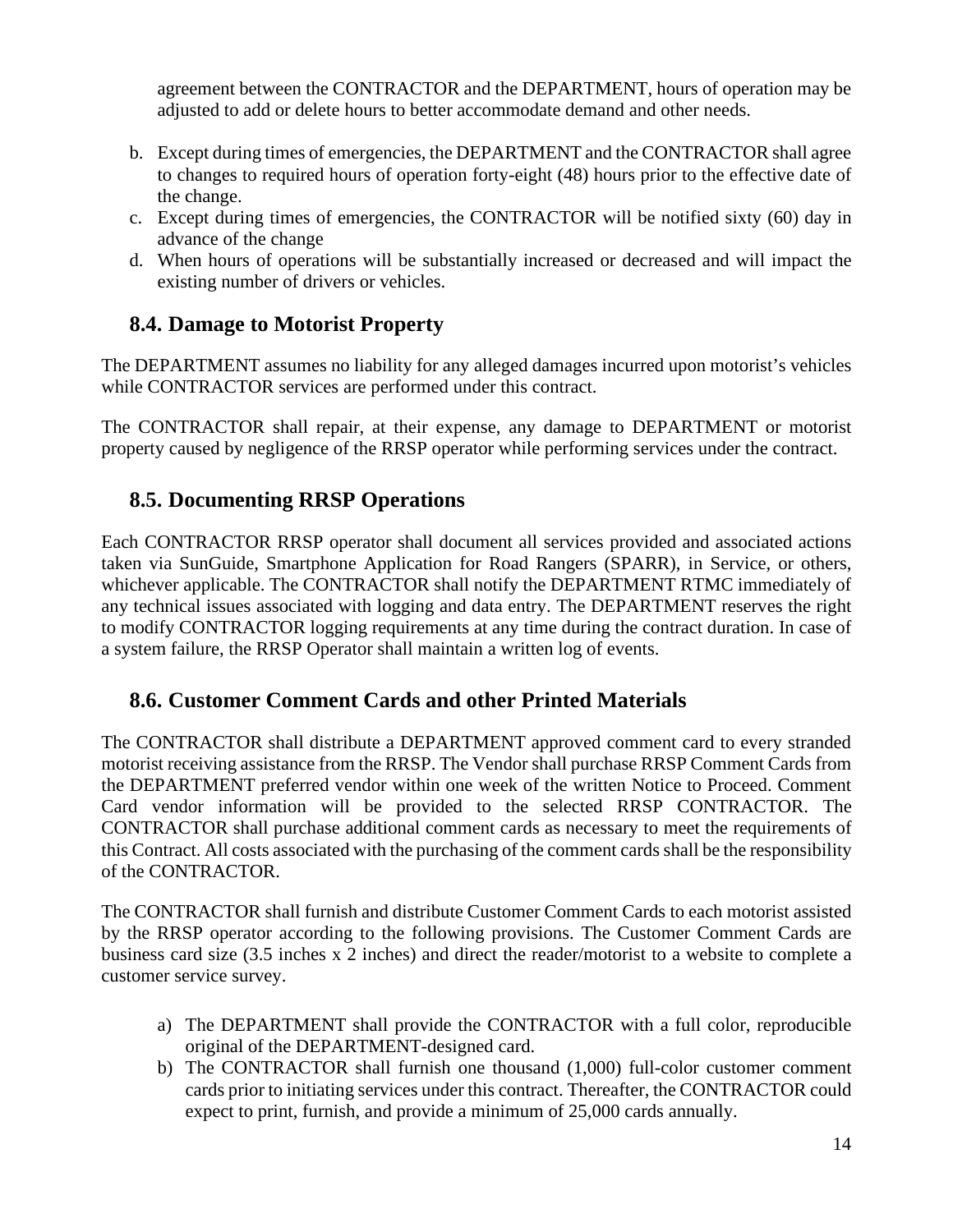- c) The CONTRACTOR shall maintain an adequate stock of cards such that each RRSP operator/vehicle has a minimum of 25 cards per active shift per vehicle for distribution to motorists.
- d) The DEPARTMENT reserves the right to modify the methodology for collecting customer service survey data at any time. The DEPARTMENT shall notify the CONTRACTOR of any modifications that require the printing of new cards. Old cards can be phased out of use.
- e) The DEPARTMENT may require the CONTRACTOR RRSP operators to distribute other printed information to motorists such as maps or safety information. Any additional printed information for motorist distribution shall be furnished by the DEPARTMENT.

## **8.7. RRSP Vehicle Requirements**

The CONTRACTOR shall furnish and maintain all RRSP vehicles required to provide the services described herein. RRSP vehicles shall be new or not have more than 500 miles when first placed into service. The RRSP vehicle manufacturer and model shall be at the discretion of the CONTRACTOR. The vehicles furnished under this contract shall meet the requirements herein unless otherwise specified. Window tinting is allowed on all vehicles used for RRSP services up to the state's legal limit. All RRSP vehicles shall only provide the services described in this scope and are restricted to DEPARTMENT official use only. RRSP vehicles shall not be used for personal business. The CONTRACTOR may, with DEPARTMENT approval, use RRSP vehicles at DEPARTMENT TIM awareness and/or sponsor's marketing special events.

RRSP vehicles shall be equipped to push, drag, pull, reposition/relocate, or tow disabled vehicles out of travel lane(s).

If urgent circumstances arise, the RRSP vehicle shall not attempt to push, drag, pull, reposition/relocate, or tow disabled vehicles that exceed the manufacturer's vehicle specifications. If the weight or dimensions of the disabled vehicle exceed the RRSP ability to push, relocate, or tow, the RRSP operator shall request the appropriate vehicle(s) and equipment through the RRSP dispatch, RTMC or law enforcement.

Any CONTRACTOR proposed variations to the RRSP vehicle (i.e., size or type) must be submitted, in writing, to the DEPARTMENT Project Manager or designee and approved by the DEPARTMENT'S State TIM and RRSP Program Manager prior to implementation.

The CONTRACTOR shall procure and outfit vehicles as per Scope of Services within 90-days after the Date of Execution (written Notice to Proceed). Patrolling shall start at Date of Notice to Begin Work. Both dates are defined below:

- Date of Execution (written Notice to Proceed) This date shall be consistent with the signed Contract between the DEPARTMENT and the CONTRACTOR. The CONTRACTOR shall hire and train personnel and purchase all required vehicles, equipment, and ancillary components to meet this Scope of Services.
- Date of Notice to Begin Work This date shall be no less than two calendar months after the Date of Execution and shall be issued, in writing, by the DEPARTMENT, unless otherwise agreed upon, in writing, by both parties. The CONTRACTOR shall meet all necessary requirements of this Contract prior to beginning work.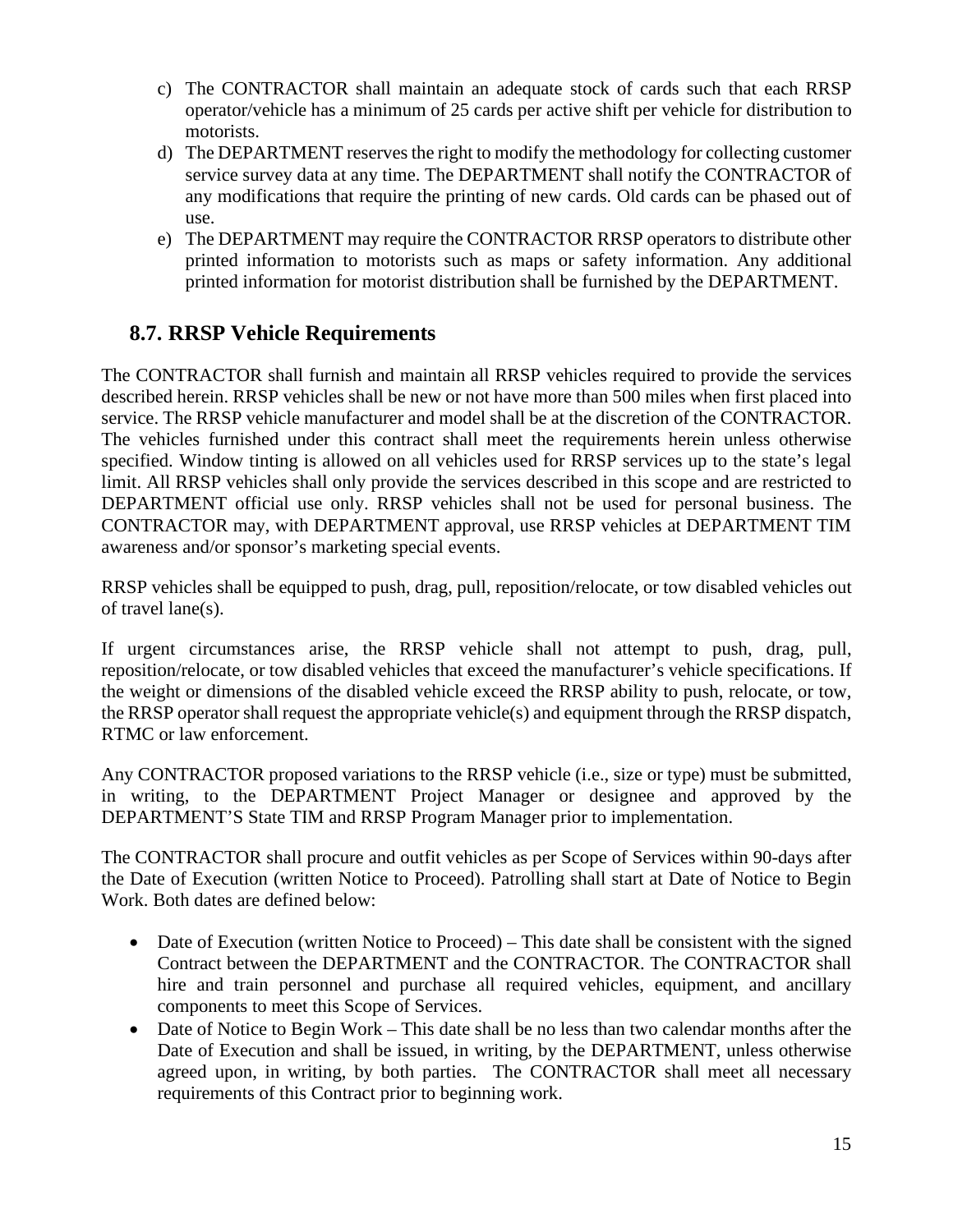#### **8.7.1. Pick-Up Trucks**

Pick-up trucks shall continuously patrol its designated sections. Pick-Up trucks shall provide for incident detection, management, and stranded motorists assistance. These pick-up trucks shall also act in a supporting role upon tow or flatbed vehicle arrival, assisting in Temporary Traffic Control (TTC) or may be re-deployed by the RTMC in response to other traffic events.

RRSP Pick Up trucks shall meet the following minimum requirements:

- a) Full size, three quarter (3/4) ton pickup truck.
- b) Four-door, extended cab (crew cab acceptable).
- c) Long bed capable of transporting all specified equipment properly secured.
- d) Equipped with functioning seat belts for RRSP operator/driver and all passengers not to exceed the maximum occupancy of the vehicle. Passengers are required to install their child safety seat when needed.

#### **8.7.2. Tow Trucks**

A Tow Truck shall patrol the designated sections. A Tow Truck is used to move a disabled vehicle out of the travel lanes of a roadway or to transport a vehicle involved in a crash to a safe location in addition to providing motorist assistance functions.

RRSP Tow Truck vehicles shall meet the following minimum requirements:

- a) Minimum Gross Vehicle Weight Rating (GVWR) chassis of sixteen thousand (16,000) pounds.
- b) Dual wheel chassis and four (4) ton recovery equipment rating.
- c) Self-loading under lift wheel lift-towing equipment, with a minimum lift rating of four thousand (4,000) pounds with both in-cab and exterior controls. All tow equipment shall include proper securement straps and safety chains.
- d) Hydraulic boom with a minimum static rating of 8,000 pounds.
- e) Dual eight thousand (8,000) pound winches with one hundred (100) feet of wire cable matched to winch capacity.
- f) Towing slings rated at three thousand (3,000) pound minimum.
- g) Various size chains, hooks, and clevises sized to match recovery capacity.
- h) Safety chain D-ring or eyelet mounted on the rear of the vehicle body.

The above requirements are not all-inclusive. See Attachment IV and Rule 15B-9, F.A.C. for additional equipment, tools, and expendables requirements.

#### **8.7.3. Flatbed/Car Carrier/Rollback Wreckers**

A Flatbed/Car Carrier/Rollback Wrecker is used for carrying oversized loads or products with unusual shapes since it has a long empty bed with a flat top. It is also used in transporting vehicles having a roadside problem or involved in a crash and for transporting heavy equipment.

RRSP Flatbed/Car Carrier/Rollback Wrecker vehicles shall meet the following minimum requirements: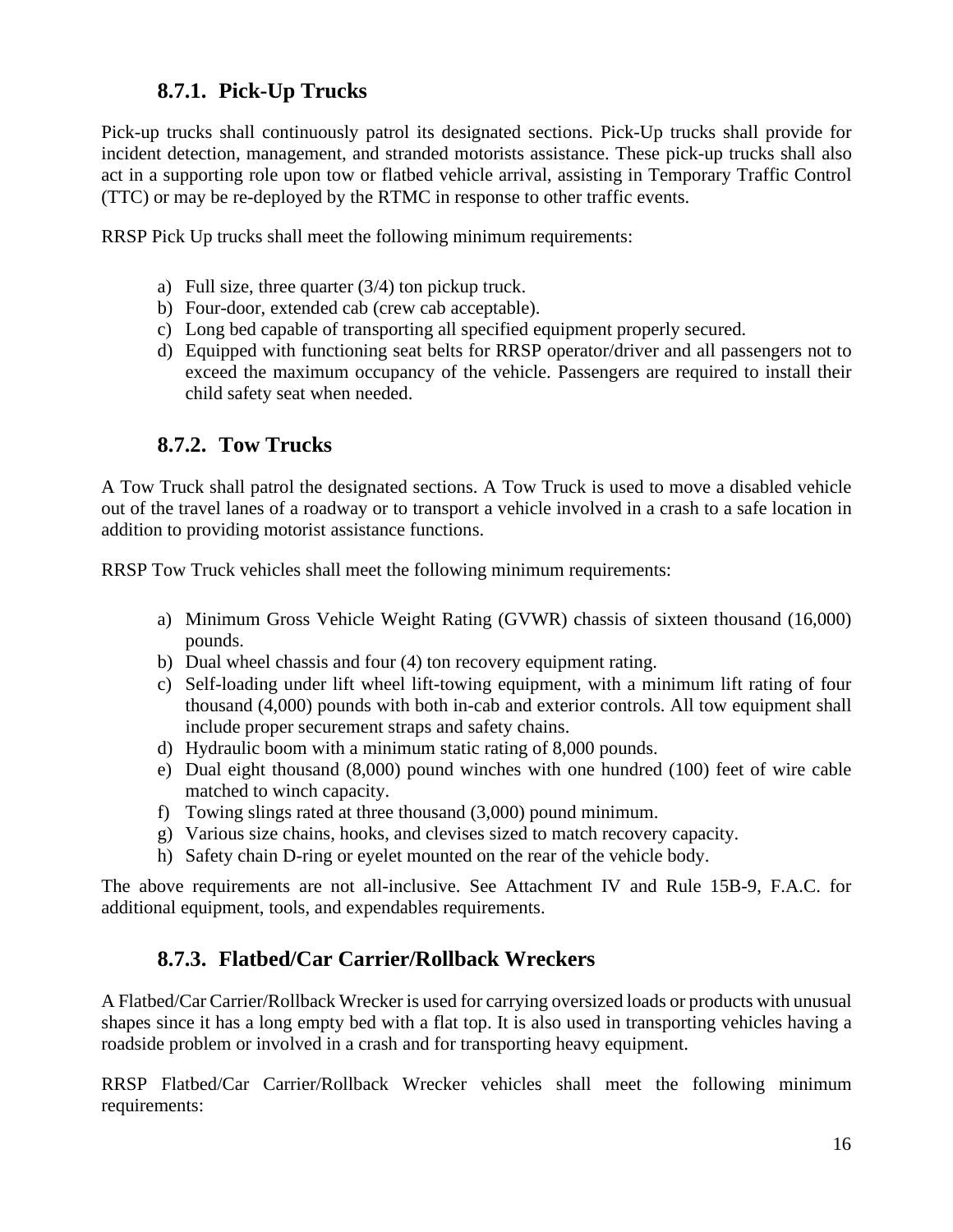- a) A Truck with a Gross Vehicle Weight Rating (GVWR) of 25,500 pounds.
- b) An extra cab to accommodate up to 4 passengers, not including the driver.
- c) A commercially manufactured flatbed steel body; 10,000-pound capacity
- d) (Not aluminum), 21 feet in length.

The above requirements are not all-inclusive. See Attachment IV and Rule 15B-9, F.A.C. for additional equipment, tools, and expendables requirements.

## **8.7.4. Markings, Logos, and Conspicuity**

#### **8.7.4.1. Markings and Logos**

The CONTRACTOR shall submit a design plan for all RRSP vehicle markings, logos, and placement, by vehicle type, to the DEPARTMENT for approval prior to their application. The DEPARTMENT reserves the right to add or delete markings and logos at any time during the contract term. The CONTRACTOR shall maintain all vehicle markings and logos in a clean and readable condition. Covering RRSP markings and logos and any reference to the CONTRACTOR's company name or logo displayed on the exterior or interior of the RRSP vehicle is strictly prohibited.

Should a CONTRACTOR'S RRSP vehicle become permanently inoperable for any reason, or should the contract be terminated for any reason, including contract conclusion, the CONTRACTOR shall permanently remove all DEPARTMENT RRSP vehicle markings and logos prior to the vehicle being junked, sold, or placed in private sector operation. The CONTRACTOR shall provide pictures with data and timestamp to show all four sides of the vehicle after removing all vehicle markings and logos. Photos must be submitted prior to payment of final invoice.

The CONTRACTOR shall procure and apply the following RRSP vehicle markings and logos prior to any vehicle being placed into service, including backup vehicles. All logos, lettering, and markings shall be made of a material with retro-reflective properties or background to facilitate nighttime viewing. Refer to Attachment V for additional markings, logos, and conspicuity requirements.

At a minimum, the following requirements shall be met:

- a) The base color for each RRSP vehicle shall be white.
- b) An eleven (11) inch FDOT logo (current version) placed on the front left and right doors.
- c) "ROAD RANGER" in black six (6) inch letters on white background placed below the FDOT logo on the front left and right doors, spaced to provide maximum visibility to corresponding graphics.
- d) "ROAD RANGER" in black four (4) inch inverse lettering on white background placed above grill or on bug shield on the front of the vehicle (to facilitate viewing from the rearview mirror of motorist receiving RRSP assistance).
- e) "ROAD RANGER" in black four (4) inch letters on white background placed on the rear bumper or tailgate of RRSP pickup trucks (as applicable).
- f) "FREE SERVICE" in black two (2) inch letters on white background placed below "ROAD RANGER" lettering on the front left and right doors.
- g) "FREE SERVICE" in black four (4) inch letters on white background placed on the rear bumper or tailgate of RRSP pickup trucks (as applicable).
- h) A Florida 511 logo (current version) ten  $(10)$  inches by ten  $(10)$  inches  $(100 \text{ in}^2)$  in size placed in a suitable location on the left and right sides of the vehicle.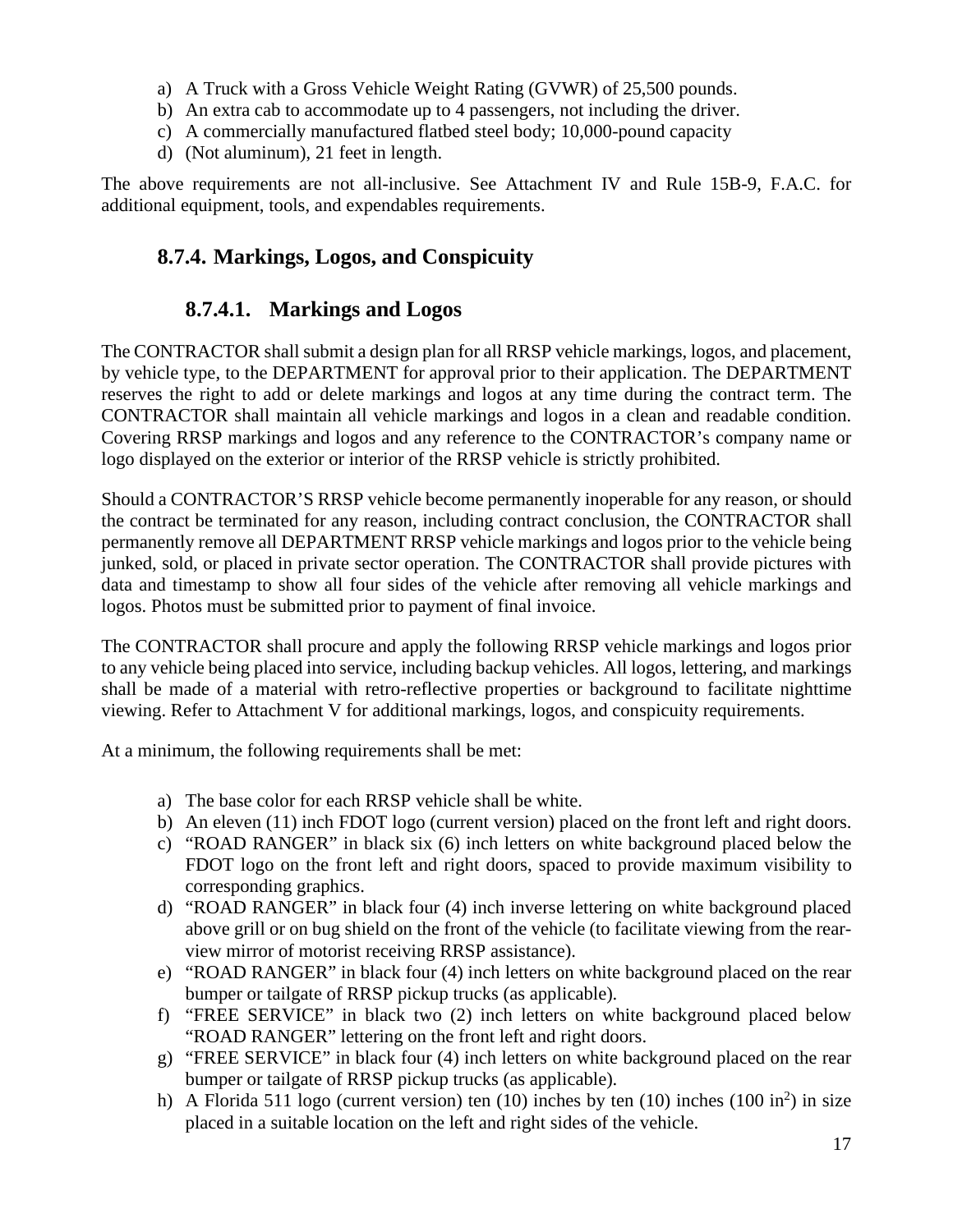- i) "INCIDENT RESPONSE" in red six (6) inch letters on white background placed on the utility body or similar area of the left and right sides of the vehicle.
- j) "DIAL \* FLORIDA HIGHWAY PATROL (FHP) (347)" in dark blue six (6) inch letters on white background placed below "INCIDENT RESPONSE" on the utility body or similar area of the left and right sides of the vehicle.
- k) A multi-digit RRSP vehicle identification number in black four (4) inch letters on white background placed forward of the front left and right doors along the vehicle beltline, as well as on the front and rear of the vehicle. The first digit of the identification number shall be the FDOT District Number. The CONTRACTOR shall submit a request to the DEPARTMENT to provide the subsequent digits for each vehicle.

## **8.7.4.2. Conspicuity**

The CONTRACTOR shall apply a single two (2) inch wide, alternating red and white reflective tape to outline the profile of the vehicle and to enhance night visibility from traffic approaching at any angle. The tape should be applied at a minimum height of four (4) feet but may vary according to RRSP vehicle type or body configuration.

The CONTRACTOR shall cover at least 50% of the rear-facing vertical surfaces of the RRSP vehicles with conspicuity markings comprised of alternating 6-inch wide, yellow, and red, or high conspicuity yellow-green and red, retro-reflective chevrons placed at a 45-degree angle, down and away from the centerline of the vehicle. All conspicuity markings are subject to DEPARTMENT approval. Additional RRSP conspicuity guidance can be found in National Fire Protection Agency (NFPA) standard number 1901 and on the RESPONDERSAFETY.com website under the reference, "Vehicle Marking and Technology for Increased Highway Visibility: A Reference Guide for Decision Makers, [https://www.respondersafety.com/Download.aspx?DownloadId=8610b7ca-28b1-48d8-868c](https://www.respondersafety.com/Download.aspx?DownloadId=8610b7ca-28b1-48d8-868c-a9579434e32a)[a9579434e32a.](https://www.respondersafety.com/Download.aspx?DownloadId=8610b7ca-28b1-48d8-868c-a9579434e32a)

## **8.8. RRSP Vehicle and Equipment Inspections**

The DEPARTMENT, or its designated representative, shall inspect and approve all CONTRACTOR RRSP vehicles and applicable equipment prior to the start of the contract. A schedule of inspections will be created by the CONTRACTOR and the DEPARTMENT to inspect all vehicles. RRSP vehicles and equipment shall also be subject to periodic inspections by the DEPARTMENT. As part of any inspections, the CONTRACTOR shall make all mechanical and maintenance records readily available to the DEPARTMENT upon request.

Prior to the beginning of each shift, the RRSP operator shall inspect their patrol vehicle and applicable equipment to ensure they are in good working order and meet all requirements described herein. A copy of the vehicle inspection reports shall be submitted to the DEPARTMENT upon request.

RRSP Vehicle inspections are conducted by the Severe Incident Response Vehicle (SIRV) Operators, or the departments designated representative. Vehicles are selected at random intervals and locations. Vehicle inspectors will instruct the RTMC to dispatch a selected vehicle to a location within, or near the operating beat of the vehicle. The entire Road Ranger fleet will be inspected every two (2) weeks and results will be discussed at the weekly Road Ranger vendor meeting. Copies of the inspections will be provided to the CONTRACTOR. Any immediate danger to vehicles or RRSP operators will be removed from the roadway and the Supervisor will be notified.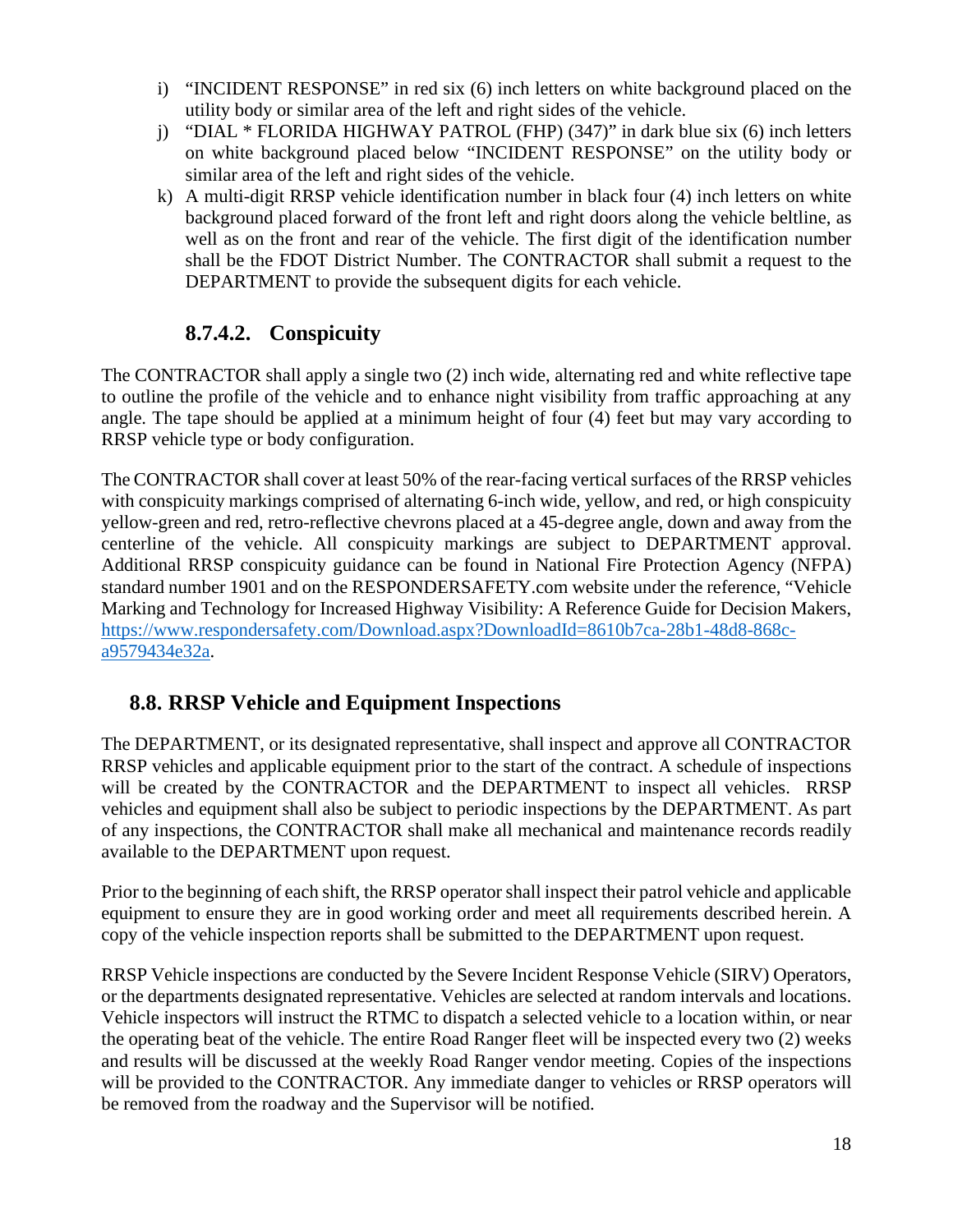## **8.9.Meetings**

## **8.9.1. TIM Team Meetings**

The CONTRACTOR RRSP contract management and/or supervisory personnel shall attend TIM Team meetings at a DEPARTMENT designated location within the district. CONTRACTOR RRSP management and/or supervisory personnel shall participate in meeting discussion by providing RRSP and TIM insights/information/expertise as required.

## **8.9.2. Routine Progress and Performance Meetings**

The CONTRACTOR RRSP Project Manager shall attend progress meetings with the DEPARTMENT'S Project Manager or designee throughout the term of the contract on a weekly basis as agreed upon by the DEPARTMENT and CONTRACTOR to discuss contractor performance including evaluation of services performed and compliance to personnel, vehicle, service, and operational requirements specified herein

## **8.9.3. Other Meetings**

At the DEPARTMENT's request, the CONTRACTOR shall participate in other meetings including but not limited to After Action Reviews (AARs), hurricane preparedness and other operations meetings, as deemed necessary by the DEPARTMENT Project Manager.

# **8.10. Non-Revenue Access to Tolling Facilities**

RRSP vehicles are required to pay tolls for official duties within each respective beat/zone. This will be at the CONTRACTOR's expense.

# **8.11. RRSP Automated Vehicle Location (AVL) Systems**

The CONTRACTOR shall use an automated vehicle location system that is compatible with SunGuide Software®, or the Department provided InService Application, for vehicle location and tracking.

## **8.12. Communications Systems**

The CONTRACTOR shall utilize the DEPARTMENT's radio communications system currently used by the RTMC. All replacement costs associated with the radio equipment and airtime necessary to communicate with the RTMC Operators shall be the responsibility of the CONTRACTOR.

Each RRSP Vehicle shall be equipped with a two-way radio communication system to enable the operator to communicate with all other RRSP vehicles and Road Ranger Dispatchers. Communication options may include SLERS radios, separate (non-SLERS) radios, or other contracted communication services (e.g., FirstNet, MutuaLink, etc.). The separate (non-SLERS) radio system may be cellular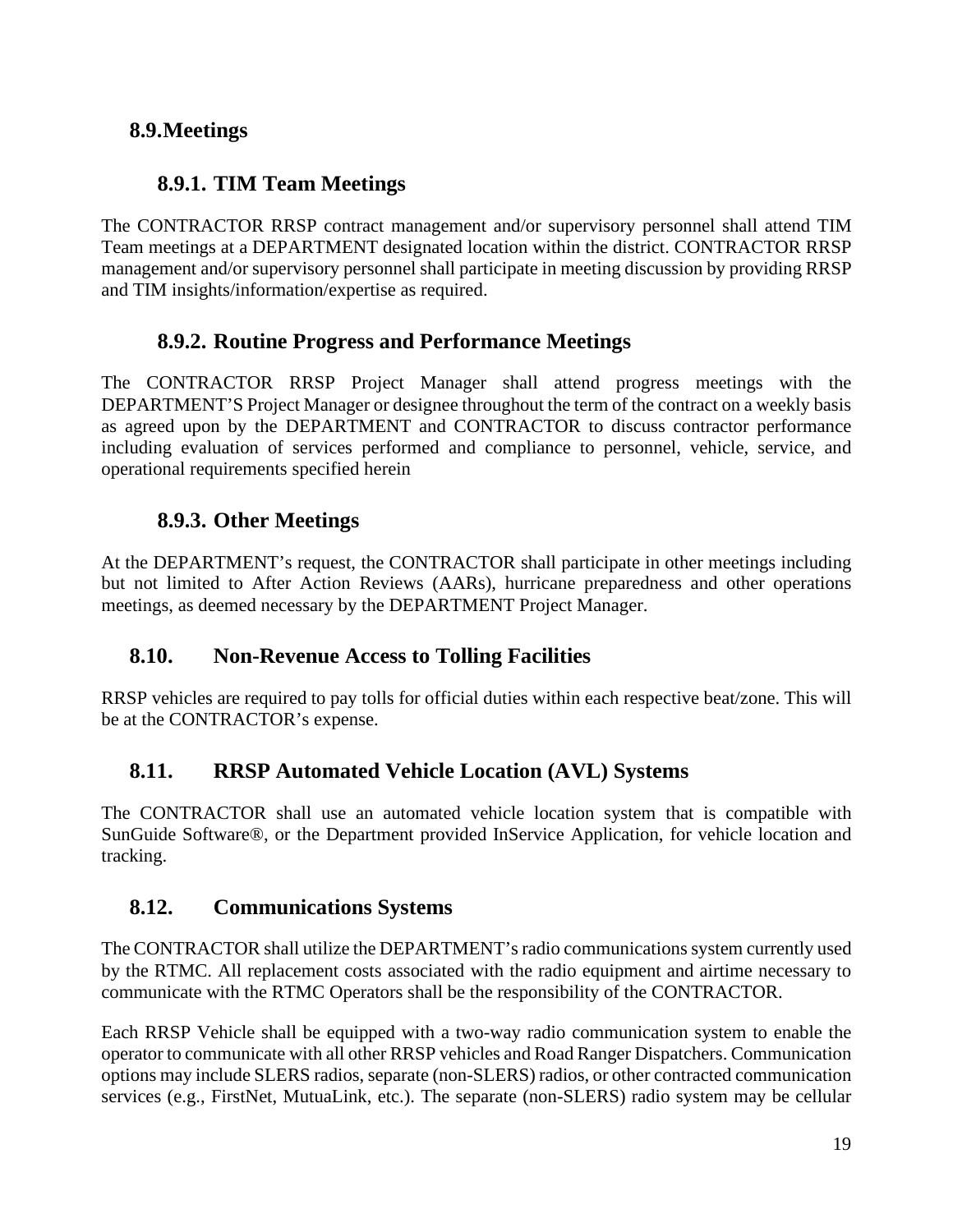push-to-talk type with an externally mounted antenna and may be separate from the cellular telephone requirements. All radio equipment shall be supplied and maintained by the DEPARTMENT.

## **8.12.1. Cellular Telephones**

Prior to placing any RRSP operator, supervisor, and vehicle, into service under this contract, the CONTRACTOR shall equip each RRSP vehicle, including backup and supervisor vehicles, with a cellular telephone. The CONTRACTOR shall be responsible for all costs associated with furnishing and maintaining all cellular telephone hardware and ancillary (including hands-free) components and establishing and maintaining cellular service contract(s), subscriptions, and associated licenses.

## **8.12.2. Public Address System**

The CONTRACTOR shall equip each RRSP and backup vehicles with a 100-watt minimum output public address (PA) system and corresponding external speaker(s). The CONTRACTOR RRSP operator shall only use the Public Address (PA) system while assisting motorists or as directed by the DEPARTMENT and/or law enforcement during TIM activities. The CONTRACTOR RRSP operator shall use the PA system in a professional manner. Inappropriate call outs, use of personal names, and offensive language or profanity is strictly prohibited.

#### **8.12.3. Email**

The CONTRACTOR shall maintain a reliable email service capable of receiving attachments from the DEPARTMENT and others. All e-mail communication associated with this Contract and RRSP services are subject to the DEPARTMENT'S requirements for Public Records requests and document retention (Records Management, Procedure Topic No. 050-020-025-h).

#### **8.12.4. Insurance**

The CONTRACTOR shall maintain the following insurance policies according to the provisions and minimum limits set forth below:

- a) Each policy shall be in the name of the CONTRACTOR and shall include coverage for towing and storage.
- b) General liability insurance policy or policies shall be with a company authorized to do business in the State of Florida, affording public liability insurance with combined bodily injury limits in an amount no less than \$1,000,000.00 per person and \$1,000,000.00 each occurrence, and property damage insurance in an amount no less than \$1,000,000.00 each occurrence.
- c) The policy or policies shall be effective throughout the period that the CONTRACTOR is under Contract to the DEPARTMENT.
- d) Workers' compensation and employer's liability insurance as required by State statute.
- e) Garage liability insurance in an amount not less than \$1,000,000.00 combined single limit liability.
- f) Garage keepers' legal liability insurance in an amount not less than \$60,000.00 for each loss, covering perils of fire and explosion; theft of a vehicle, its parts or contents; riot and civil commotion; vandalism; malicious mischief; and damage to a vehicle in tow.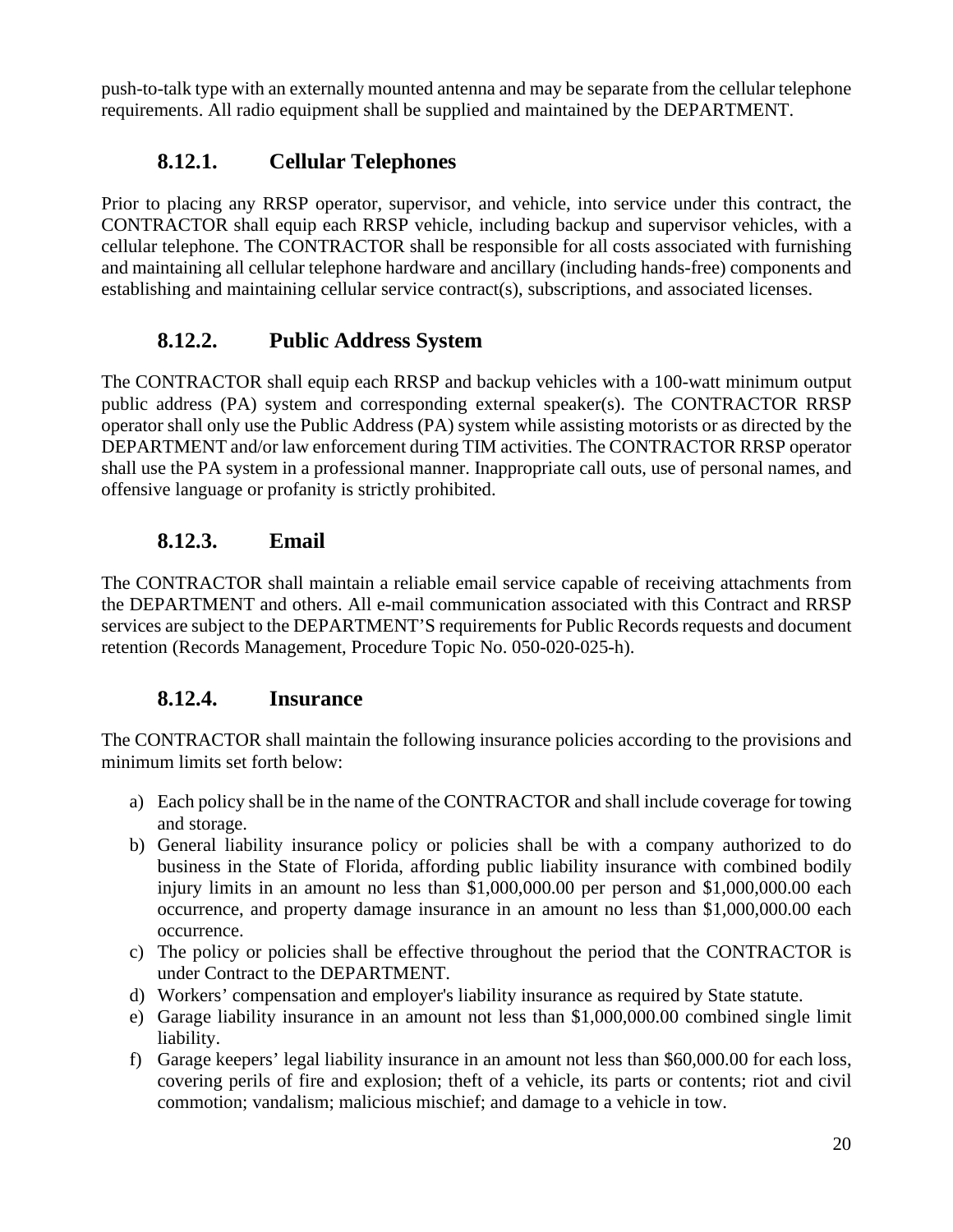The following minimum levels of combined bodily injury liability insurance and property damage liability insurance required by section 627.7415, F.S., in addition to any other insurance coverage as required by this Contract.

- g) One hundred thousand dollars (\$100,000.00) per occurrence for a wrecker with a gross vehicle weight of less than thirty-five thousand (35,000) pounds.
- h) The insurance coverage required shall include those classifications listed in standard liability manuals, which most nearly reflect the operations of wrecker operators.

All insurance policies required above shall be issued by companies authorized to do business in the State of Florida.

The CONTRACTOR shall provide certificates of insurance to the DEPARTMENT prior to the execution of the Contract, and thereafter, thirty (30) days prior to the expiration dates of the policies. The certificates shall clearly indicate that the wrecker operator has obtained insurance of the type, amounts, and classifications required for compliance with this section and that no material change, or cancellation of the insurance shall be effective without thirty (30) days prior written notice to the DEPARTMENT.

## **8.13. ABBREVIATIONS AND DEFINITIONS**

| AAR         | After Action Review                          |
|-------------|----------------------------------------------|
| <b>ANSI</b> | <b>American National Standards Institute</b> |
| <b>ATMS</b> | <b>Advanced Traffic Management System</b>    |
| <b>AVL</b>  | <b>Automated Vehicle Location</b>            |
| <b>CPR</b>  | <b>Cardiopulmonary Resuscitation</b>         |
| <b>DMS</b>  | Dynamic Message Sign                         |
| <b>FDOT</b> | Florida DEPARTMENT of Transportation         |
| <b>FDLE</b> | Florida DEPARTMENT of Law Enforcement        |
| <b>FEMA</b> | <b>Federal Emergency Management Agency</b>   |
| <b>FHP</b>  | Florida Highway Patrol                       |
| <b>FHWA</b> | Federal Highway Administration               |
| <b>FRA</b>  | <b>First Responder Awareness</b>             |
| F.S.        | <b>Florida Statute</b>                       |
| <b>GPS</b>  | <b>Global Positioning System</b>             |

#### **8.13.1. ABBREVIATIONS**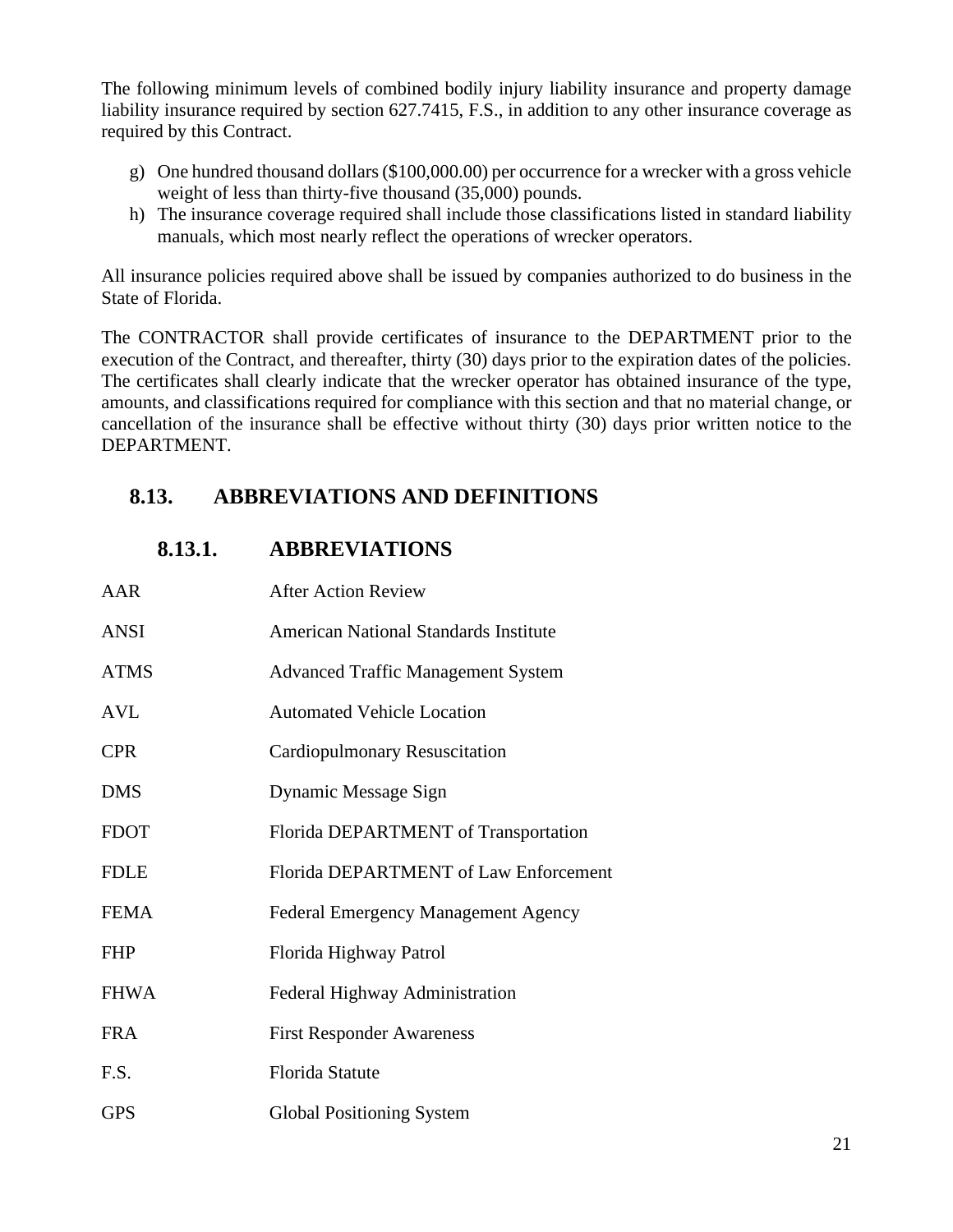| <b>GVWR</b>  | <b>Gross Vehicle Weight Rating</b>                |
|--------------|---------------------------------------------------|
| <b>GED</b>   | <b>General Education Diploma</b>                  |
| <b>HAR</b>   | <b>Highway Advisory Radio</b>                     |
| <b>HVSA</b>  | <b>High-Visibility Safety Apparel</b>             |
| <b>ICS</b>   | <b>Incident Command System</b>                    |
| <b>ITS</b>   | <b>Intelligent Transportation System</b>          |
| <b>JTF</b>   | <b>Joint Task Force</b>                           |
| <b>MOT</b>   | Maintenance of Traffic                            |
| <b>NHI</b>   | National Highway Institute                        |
| <b>OSHA</b>  | Occupational Safety and Health Administration     |
| PA           | <b>Public Address</b>                             |
| <b>PIA</b>   | Post Incident Analysis                            |
| <b>RRSP</b>  | Road Ranger Service Patrol                        |
| <b>RRMA</b>  | Road Ranger Mobile Application                    |
| <b>RTMC</b>  | <b>Regional Transportation Management Center</b>  |
| SHRP2        | Strategic Highway Safety Research Program, Part 2 |
| <b>SHS</b>   | <b>State Highway System</b>                       |
| <b>SIRV</b>  | Severe Incident Response Vehicle                  |
| <b>SLERS</b> | Statewide Law Enforcement Radio System            |
| <b>SPARR</b> | <b>Smartphone Application for Road Rangers</b>    |
| <b>SOP</b>   | <b>Standard Operating Procedures</b>              |
| <b>TIM</b>   | <b>Traffic Incident Management</b>                |
| <b>TRAA</b>  | Towing and Recovery Association of America        |
| <b>TTC</b>   | <b>Temporary Traffic Control</b>                  |
| <b>TWO</b>   | <b>Task Work Order</b>                            |
| <b>USDOT</b> | United State Department of Transportation         |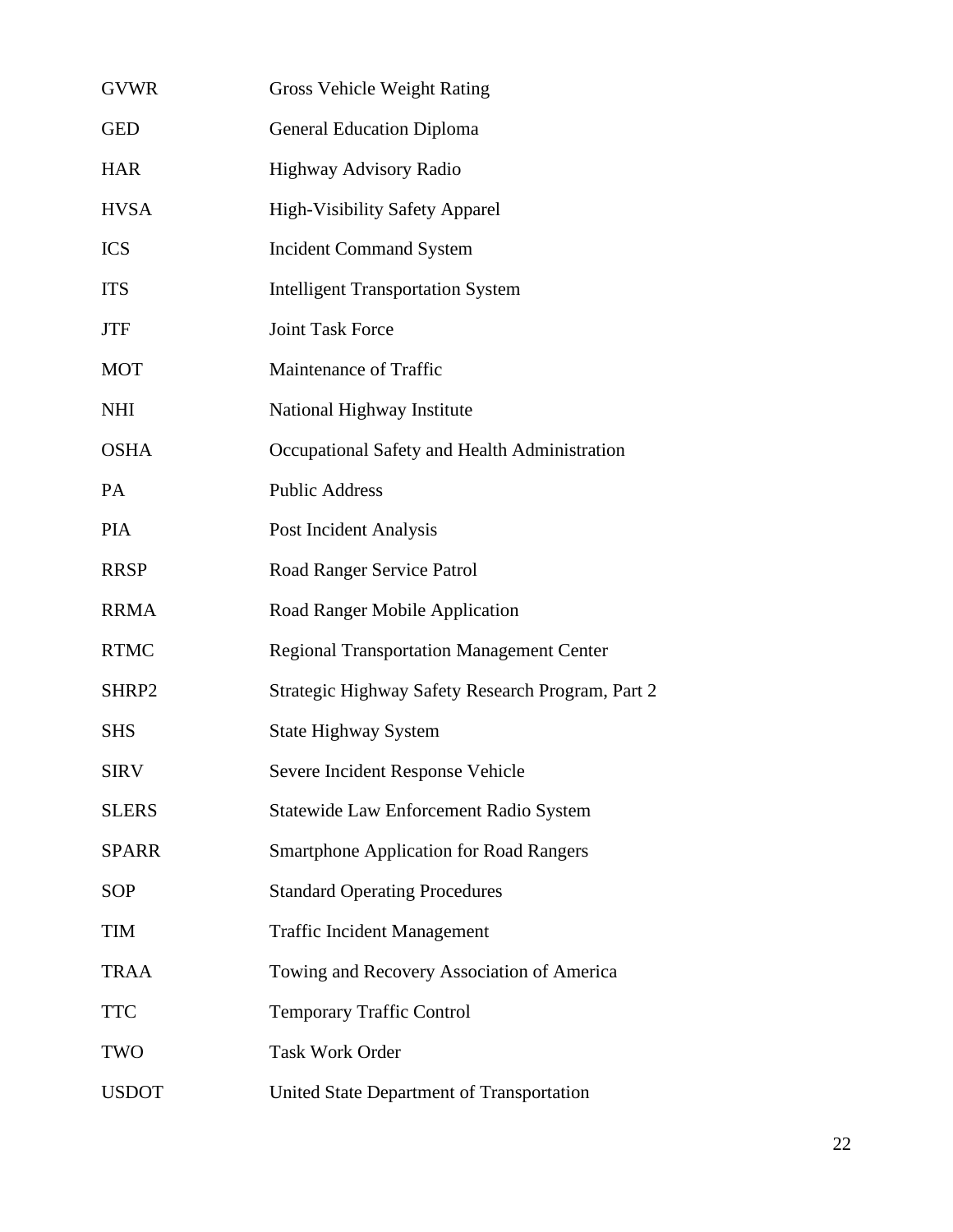#### **8.13.2. DEFINITIONS**

**Beat/Sector** – The specific section of the roadway on which a Road Ranger is to execute the Contract scope of services during his/her shift.

**Contract** – The agreement by the CONTRACTOR to meet or exceed the requirements of this document in its entirety, including any portions prior to this Exhibit and any appendices attached hereafter.

**CONTRACTOR** – The party with whom the DEPARTMENT has entered into a formal Contract document. Also referred to as "CONTRACTOR".

**Day** – A calendar day, unless otherwise specified.

**Expendables** – Items given at no cost to motorists or emergency responders or used in their duties including, but not limited to, supplies, drinking water, flares, etc.

**Flatbed/Car Carrier/Rollback Wrecker** – A truck having a flat, level bed with no sides or roof that can be used for easy loading and unloading of abnormal loads requiring more space that is available on a closed body.

**Florida Highway Patrol (FHP)** – A State of Florida law enforcement division under the DEPARTMENT of Highway Safety and Motor Vehicles.

**Incidents** – Any non-recurrent event or other special event that causes a reduction in highway capacity (such as vehicle crash or breakdown) and /or an increase in demand (such as evacuation or major entertainment event).

**Incident Response Truck (IRT)** – A truck used to patrol designated sections of a roadway and provide incident management and assistance to motorists.

**Law Enforcement** – For purposes of this solicitation, law enforcement shall refer to Federal and Florida municipal, county, and state entities performing enforcement duties related to public law.

**Regional Transportation Management Center (RTMC)** – A multi-agency dispatch center and communications facility housing DEPARTMENT staff, RTMC Operators and Supervisors. This facility is used for dispatch, communications, traffic monitoring, and management for traffic incidents on the freeway and arterial roadway network.

**Road Ranger** – CONTRACTOR personnel that patrol specifically defined routes on Florida's State Highway System to aid in incident response, quick clearance, motorist safety, and providing assistance to motorist(s) who are in need.

**Road Ranger Service Patrol (RRSP)** – The name of the DEPARTMENT program, which offers free roadside assistance to motorists and other services as described herein.

**Route** – The specific section of the roadway on which a Road Ranger is to patrol during his/her shift. Routes will vary depending on the design of the program, location, and time of day.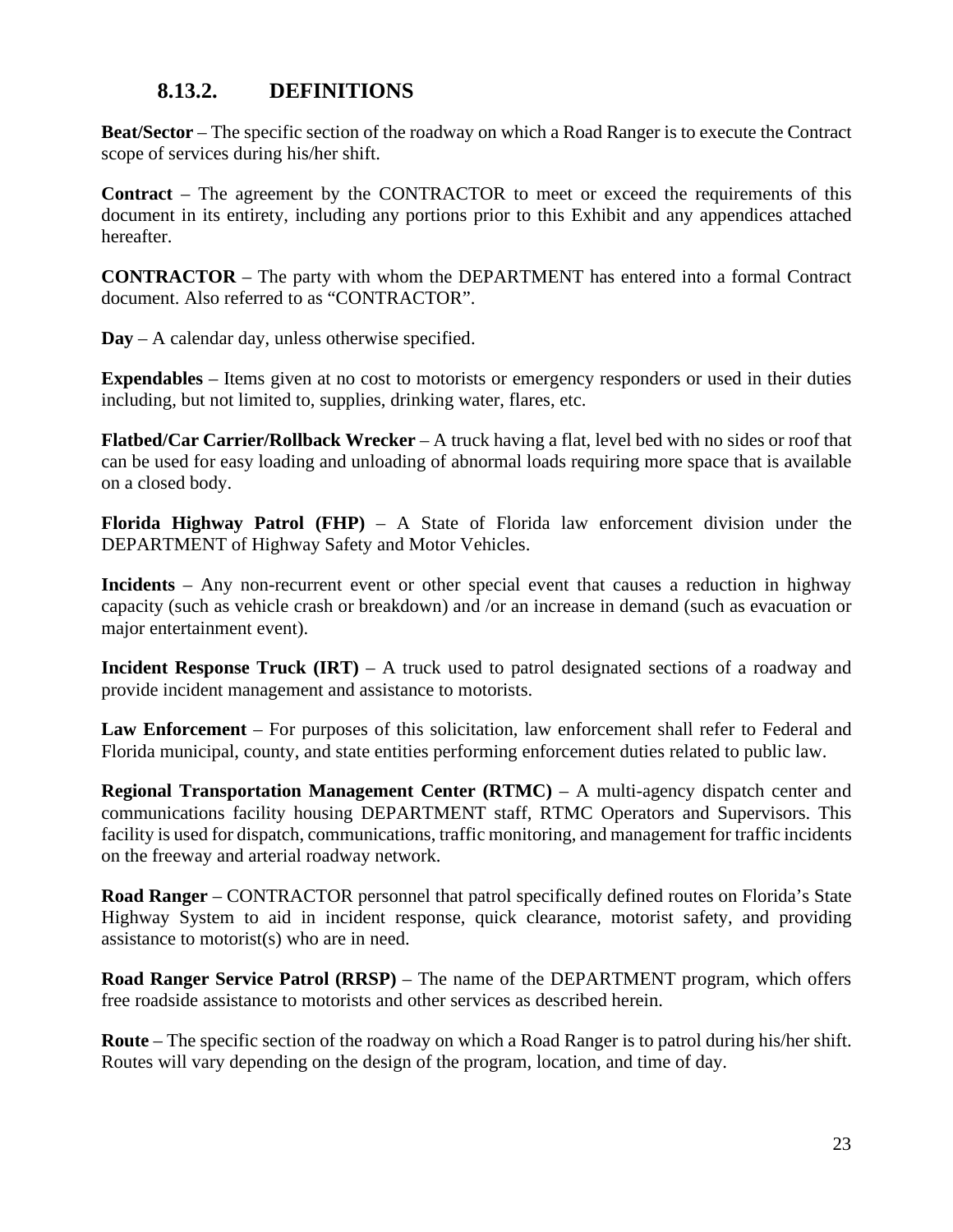**Road Ranger Service Patrol (RRSP) Vehicle** – The CONTRACTOR'S designated vehicle to provide the services described herein. (Note: The terms "ROAD RANGER SERVICE PATROL (RRSP) Vehicle" or "Vehicle(s)" are intended to be used interchangeably.)

**Sponsorships** – An agreement, whether formal or informal, to obtain goods or services or anything of value, including, but not limited to, information, in exchange for any service rendered by the Road Ranger CONTRACTOR and/or a Road Ranger Operator/Driver.

**Statewide Law Enforcement Radio System (SLERS)** – A single unified digital radio network that meets the radio voice communication needs of state law enforcement and other participating agencies throughout the state of Florida.

**Strategic Highway Safety Research Program, Part 2 (SHRP2)** – The second Strategic Highway Research Program (SHRP2) authorized by the Congress in 2005 to address some of the most pressing concerns related to saving lives and reducing congestion in the transportation infrastructure (including traffic incident management).

**Tow Truck** – A truck used to move disabled, improperly parked, or indisposed motor vehicles.

**Traffic Dynamics** – Any circumstance or condition that may impact normal traffic flow including, but not limited to, incidents, improper traffic control devices (temporary traffic control or TTC), suspected security threats, unusual or illegal activities along patrolled roadways, weather phenomena, traffic congestion, dangerous road surfaces and debris.

## **8.14 SPONSORSHIP**

The Sponsor may include decals, insignia or vehicle wraps to be placed on Service Patrol Vehicles in addition to the existing logos. Placement of logos and vehicle wraps may vary based upon vehicle size, type, and configuration. All costs for initial vehicle graphics and installation will be the responsibility of the Sponsor. Any replacement of decals, insignia, or vehicle wraps (full or partial) that are the result of damages or replacement of fleet vehicles, will be done so at the cost of the Contractor providing Road Ranger Services.

Contractor is responsible for the cost of removing all sponsor insignia from all vehicles and returning the vehicles to their previous condition as directed by the Department.

#### **Road Ranger Uniforms**

The Sponsor may elect to provide uniform patches for the hats, shirts, sweatshirts, jackets and safety vests for existing uniforms or new uniforms for each Road Ranger. All uniform and patch configurations shall meet the specifications required by procedure Road Ranger Operations, *750-030- 015.* All costs for furnishing the initial uniform patches will be the responsibility of the Sponsor. All costs for the initial uniform patch installation will be the responsibility of the Contractor. Any replacements of the uniform patches (full or partial) that are the result of deterioration, damages, or replacement, will be done so at the cost of the Contractor. The Sponsor has the option to provide new Road Ranger hats, shirts, sweatshirts, lightweight jackets, and safety vests that meet the specifications required by the procedure *Road Ranger Operations, 750-030-015-c.* Final design of all uniform items will be reviewed and approved by the Central Office Traffic Incident Management and Road Ranger